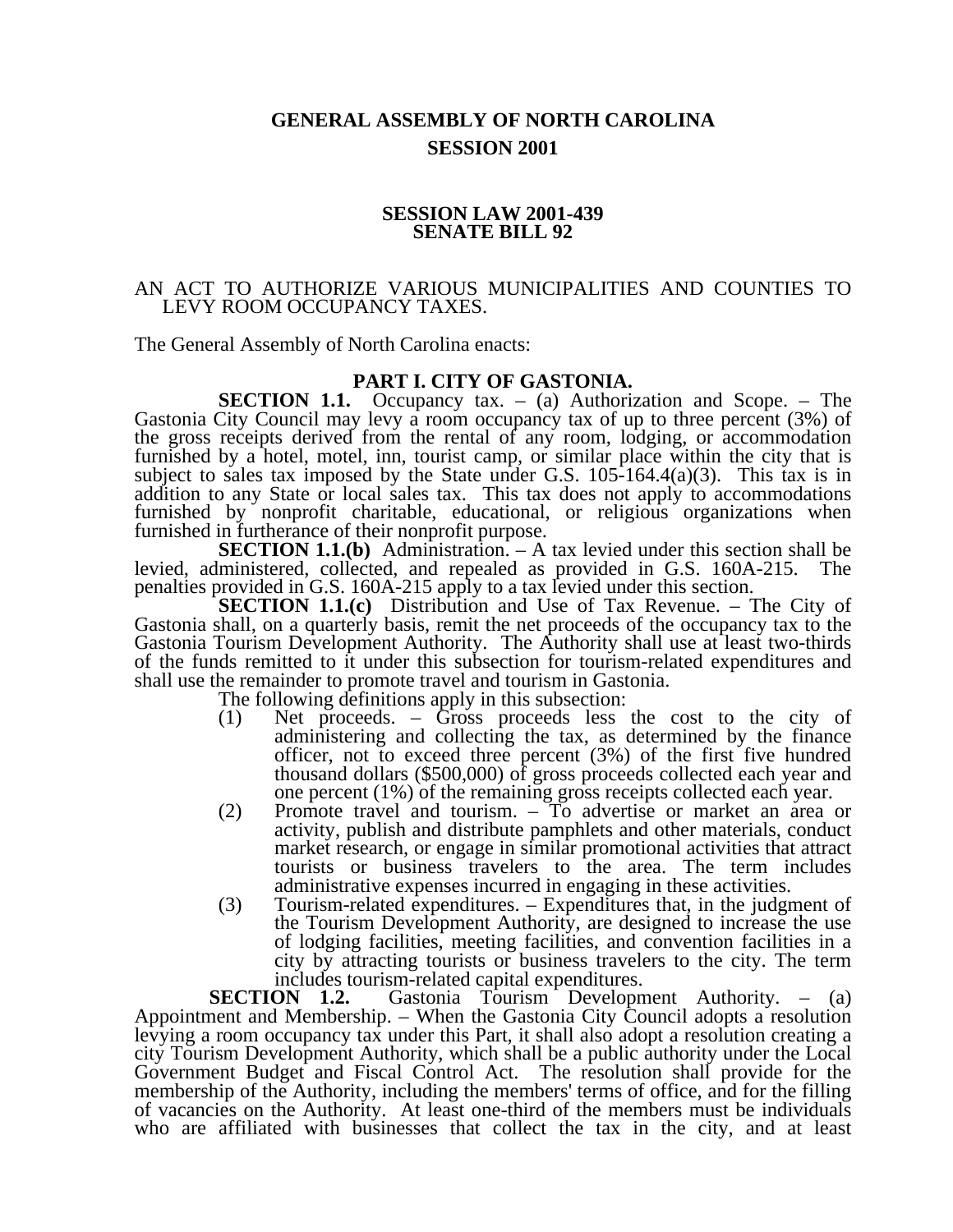three-fourths of the members must be individuals who are currently active in the promotion of travel and tourism in the city. The city council shall designate one member of the Authority as chair and shall determine the compensation, if any, to be paid to members of the Authority.

The Authority shall meet at the call of the chair and shall adopt rules of procedure to govern its meetings. The Finance Officer for the City of Gastonia shall be the ex officio finance officer of the Authority.

**SECTION 1.2.(b)** Duties. – The Authority shall expend the net proceeds of the tax levied under this Part for the purposes provided in this Part. The Authority shall promote travel, tourism, and conventions in the city, sponsor tourist-related events and activities in the city, and finance tourist-related capital projects in the city.

**SECTION 1.2.(c)** Reports. – The Authority shall report quarterly and at the close of the fiscal year to the city council on its receipts and expenditures for the preceding quarter and for the year in such detail as the city council may require.

## **PART II. CITY OF KINGS MOUNTAIN.**

**SECTION 2.1.** Occupancy tax.  $-$  (a) Authorization and Scope.  $-$  The Kings Mountain City Council may levy a room occupancy tax of up to three percent (3%) of the gross receipts derived from the rental of any room, lodging, or accommodation furnished by a hotel, motel, inn, tourist camp, or similar place within the city that is subject to sales tax imposed by the State under G.S.  $105-164.4(a)(3)$ . This tax is in addition to any State or local sales tax. This tax does not apply to accommodations furnished by nonprofit charitable, educational, or religious organizations when furnished in furtherance of their nonprofit purpose.

**SECTION 2.1.(b)** Administration. – A tax levied under this section shall be levied, administered, collected, and repealed as provided in G.S. 160A-215. The penalties provided in G.S. 160A-215 apply to a tax levied under this section.

**SECTION 2.1.(c)** Distribution and Use of Tax Revenue. – Kings Mountain shall, on a quarterly basis, remit the net proceeds of the occupancy tax to the Kings Mountain Tourism Development Authority. The Authority shall use at least two-thirds of the funds remitted to it under this subsection to promote travel and tourism in Kings Mountain and shall use the remainder for tourism-related expenditures.

The following definitions apply in this subsection:

- (1) Net proceeds. Gross proceeds less the cost to the city of administering and collecting the tax, as determined by the finance officer, not to exceed three percent (3%) of the first five hundred thousand dollars (\$500,000) of gross proceeds collected each year and one percent (1%) of the remaining gross receipts collected each year.
- (2) Promote travel and tourism. To advertise or market an area or activity, publish and distribute pamphlets and other materials, conduct market research, or engage in similar promotional activities that attract tourists or business travelers to the area. The term includes administrative expenses incurred in engaging in the listed activities.
- (3) Tourism-related expenditures. Expenditures that, in the judgment of the Tourism Development Authority, are designed to increase the use of lodging facilities, meeting facilities, or convention facilities in a city or to attract tourists or business travelers to the city. The term includes tourism-related capital expenditures.

**SECTION 2.2.** Kings Mountain Tourism Development Authority. – (a) Appointment and Membership. – When the Kings Mountain City Council adopts a resolution levying a room occupancy tax under this Part, it shall also adopt a resolution creating a city Tourism Development Authority, which shall be a public authority under the Local Government Budget and Fiscal Control Act. The resolution shall provide for the membership of the Authority, including the members' terms of office, and for the filling of vacancies on the Authority. At least one-third of the members must be individuals who are affiliated with businesses that collect the tax in the city, and at least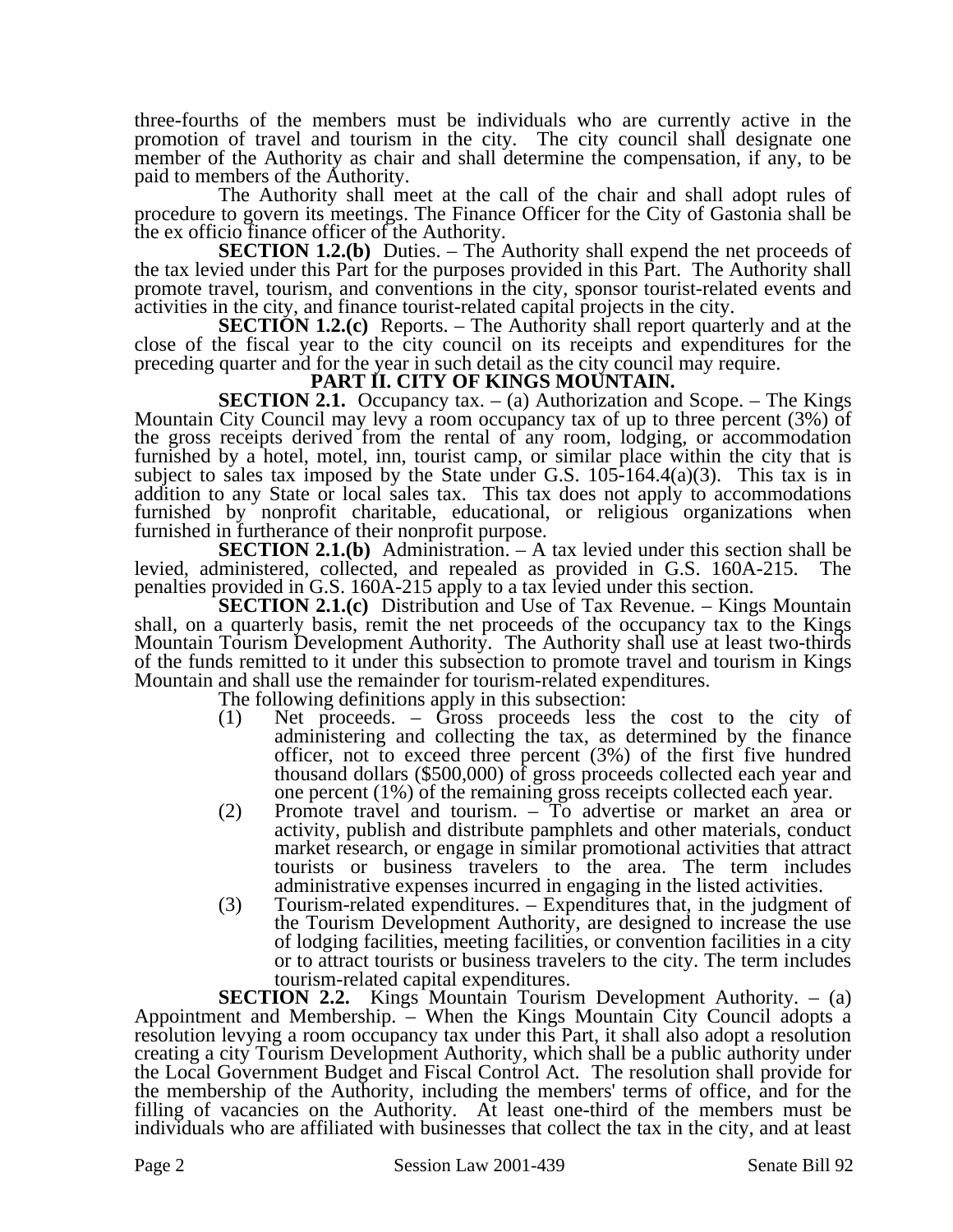three-fourths of the members must be individuals who are currently active in the promotion of travel and tourism in the city. The city council shall designate one member of the Authority as chair and shall determine the compensation, if any, to be paid to members of the Authority.

The Authority shall meet at the call of the chair and shall adopt rules of procedure to govern its meetings. The Finance Officer for Kings Mountain shall be the ex officio finance officer of the Authority.

**SECTION 2.2.(b)** Duties. – The Authority shall expend the net proceeds of the tax levied under this Part for the purposes provided in this Part. The Authority shall promote travel, tourism, and conventions in the city, sponsor tourist-related events and activities in the city, and finance tourist-related capital projects in the city.

**SECTION 2.2.(c)** Reports. – The Authority shall report quarterly and at the close of the fiscal year to the Kings Mountain City Council on its receipts and expenditures for the preceding quarter and for the year in such detail as the city council may require.

## **PART III. CITY OF LINCOLNTON.**

**SECTION 3.1.** Occupancy tax. – (a) Authorization and Scope. – The Lincolnton City Council may levy a room occupancy tax of up to three percent (3%) of the gross receipts derived from the rental of any room, lodging, or accommodation furnished by a hotel, motel, inn, tourist camp, or similar place within the city that is subject to sales tax imposed by the State under G.S.  $105-164.4(a)(3)$ . This tax is in addition to any State or local sales tax. This tax does not apply to accommodations furnished by nonprofit charitable, educational, or religious organizations when furnished in furtherance of their nonprofit purpose.

**SECTION 3.1.(b)** Administration. – A tax levied under this section shall be levied, administered, collected, and repealed as provided in G.S. 160A-215. The penalties provided in G.S. 160A-215 apply to a tax levied under this section.

**SECTION 3.1.(c)** Distribution and Use of Tax Revenue. – The City of Lincolnton shall, on a quarterly basis, remit the net proceeds of the occupancy tax to the Lincolnton Tourism Development Authority. The Authority shall use at least two-thirds of the funds remitted to it under this subsection to promote travel and tourism in Lincolnton and shall use the remainder for tourism-related expenditures.

The following definitions apply in this subsection:

- (1) Net proceeds. Gross proceeds less the cost to the city of administering and collecting the tax, as determined by the finance officer, not to exceed three percent (3%) of the first five hundred thousand dollars (\$500,000) of gross proceeds collected each year and one percent (1%) of the remaining gross receipts collected each year.
- (2) Promote travel and tourism. To advertise or market an area or activity, publish and distribute pamphlets and other materials, conduct market research, or engage in similar promotional activities that attract tourists or business travelers to the area. The term includes administrative expenses incurred in engaging in the listed activities.
- (3) Tourism-related expenditures. Expenditures that, in the judgment of the Tourism Development Authority, are designed to increase the use of lodging facilities, meeting facilities, or convention facilities in a city or to attract tourists or business travelers to the city. The term includes

tourism-related capital expenditures.<br>SECTION 3.2. Lincolnton Tourism Lincolnton Tourism Development Authority. – (a) Appointment and Membership. – When the Lincolnton City Council adopts a resolution levying a room occupancy tax under this Part, it shall also adopt a resolution creating a city Tourism Development Authority, which shall be a public authority under the Local Government Budget and Fiscal Control Act. The resolution shall provide for the membership of the Authority, including the members' terms of office, and for the filling of vacancies on the Authority. At least one-third of the members must be individuals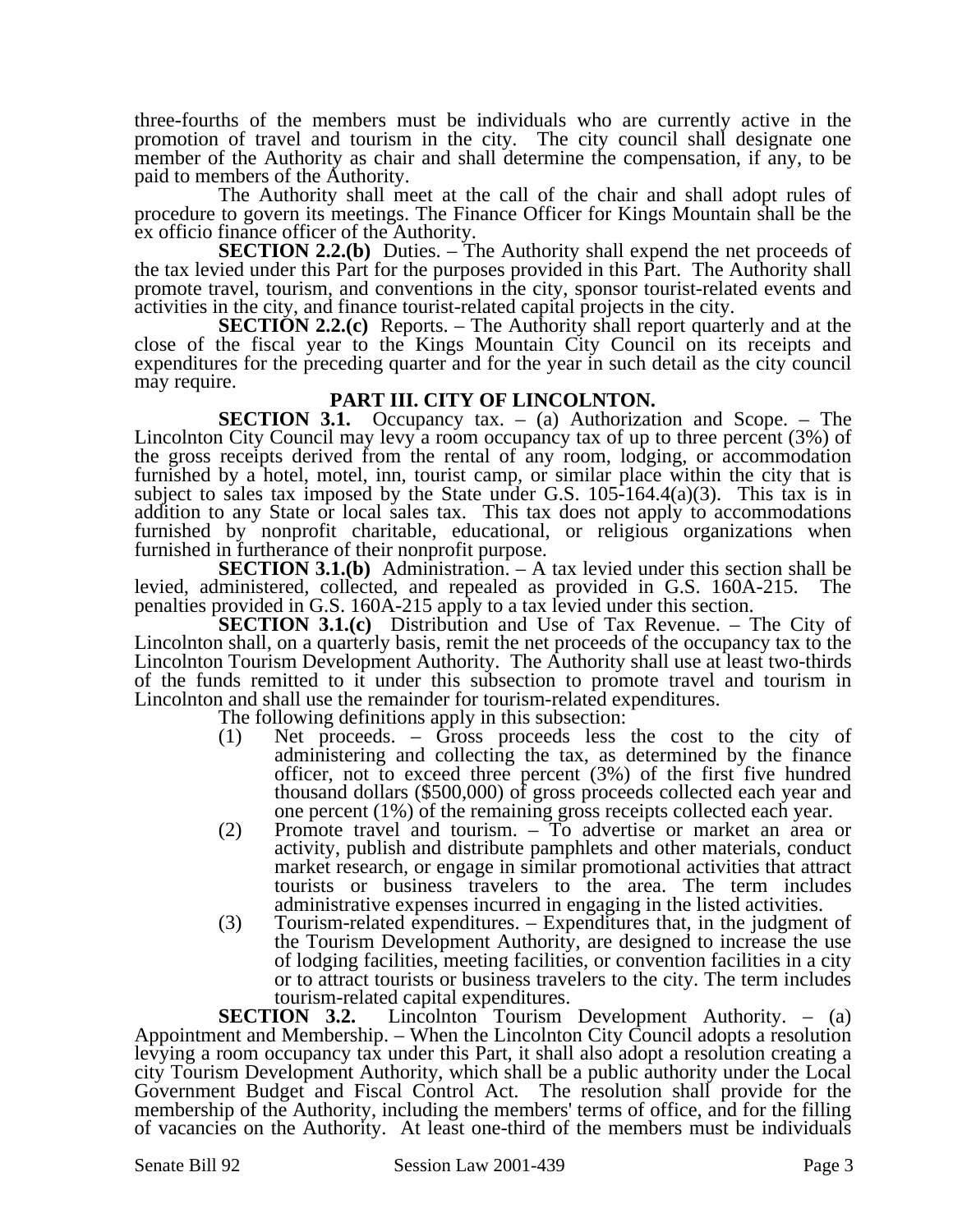who are affiliated with businesses that collect the tax in the city, and at least three-fourths of the members must be individuals who are currently active in the promotion of travel and tourism in the city. The city council shall designate one member of the Authority as chair and shall determine the compensation, if any, to be paid to members of the Authority.

The Authority shall meet at the call of the chair and shall adopt rules of procedure to govern its meetings. The Finance Officer for Lincolnton shall be the ex officio finance officer of the Authority.

**SECTION 3.2.(b)** Duties. – The Authority shall expend the net proceeds of the tax levied under this Part for the purposes provided in this Part. The Authority shall promote travel, tourism, and conventions in the city, sponsor tourist-related events and activities in the city, and finance tourist-related capital projects in the city.

**SECTION 3.2.(c)** Reports. – The Authority shall report quarterly and at the close of the fiscal year to the Lincolnton City Council on its receipts and expenditures for the preceding quarter and for the year in such detail as the city council may require.

#### **PART IV. MONROE.**

**SECTION 4.1.** Occupancy tax. – (a) Authorization and Scope. – The Monroe City Council may levy a room occupancy tax of up to five percent (5%) of the gross receipts derived from the rental of any room, lodging, or accommodation furnished by a hotel, motel, inn, tourist camp, or similar place within the city that is subject to sales tax imposed by the State under G.S.  $105-164.4(a)(3)$ . This tax is in addition to any State or local sales tax. This tax does not apply to accommodations furnished by nonprofit charitable, educational, or religious organizations when furnished in furtherance of their nonprofit purpose.

**SECTION 4.1.(b)** Administration. – A tax levied under this section shall be levied, administered, collected, and repealed as provided in G.S. 160A-215. The penalties provided in G.S. 160A-215 apply to a tax levied under this section.

The tax collector may collect any unpaid taxes levied under this act through the use of attachment and garnishment proceedings as provided in G.S. 105-368 for collection of property taxes. The tax collector has the same enforcement powers concerning the tax authorized by this act as the Secretary of Revenue in enforcing the State sales tax under G.S. 105-164.30.

**SECTION 4.1.(c)** Distribution and Use of Tax Revenue. – The City of Monroe shall, on a quarterly basis, remit the net proceeds of the occupancy tax to the Monroe Tourism Development Authority. For the first 10 years that funds are remitted to the Authority under this section, the Authority shall use at least two-thirds of the funds remitted to it under this subsection for tourism-related expenditures and shall use the remainder to promote travel and tourism in Monroe. For funds remitted to it under this section thereafter, the Authority shall use at least two-thirds of the funds remitted to it under this section to promote travel and tourism and shall use the remainder for tourism-related expenditures.

The following definitions apply in this subsection:

- (1) Net proceeds. Gross proceeds less the cost to the city of administering and collecting the tax, as determined by the finance officer, not to exceed three percent (3%) of the first five hundred thousand dollars (\$500,000) of gross proceeds collected each year and one percent (1%) of the remaining gross receipts collected each year.
- (2) Promote travel and tourism. To advertise or market an area or activity, publish and distribute pamphlets and other materials, conduct market research, or engage in similar promotional activities that attract tourists or business travelers to the area. The term includes administrative expenses incurred in engaging in the listed activities.
- (3) Tourism-related expenditures. Expenditures that, in the judgment of the Tourism Development Authority, are designed to increase the use of lodging facilities, meeting facilities, or convention facilities in a city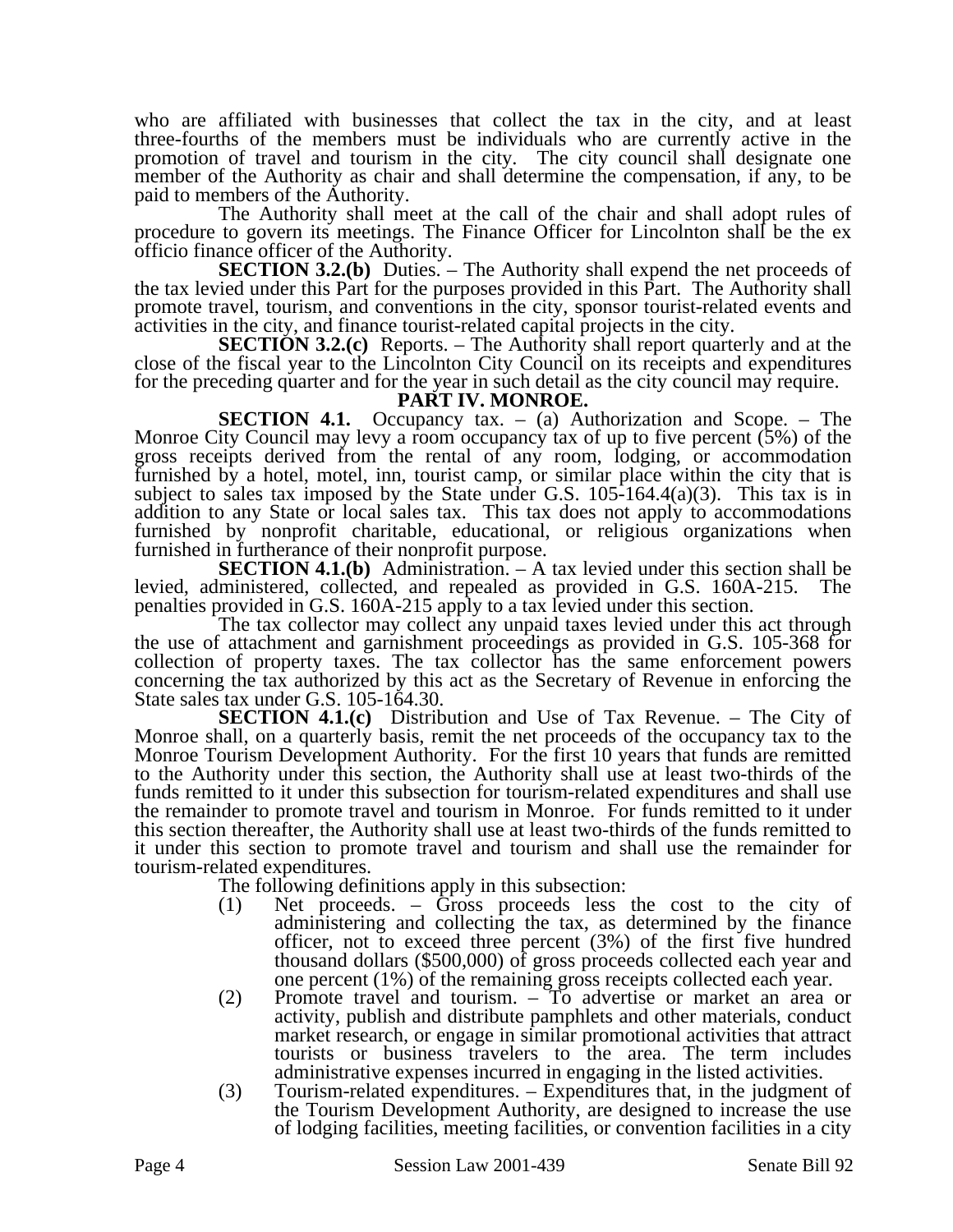or to attract tourists or business travelers to the city. The term includes tourism-related capital expenditures.

**SECTION 4.2.** Monroe Tourism Development Authority. – (a) Appointment and Membership. – When the Monroe City Council adopts a resolution levying a room occupancy tax under this Part, it shall also adopt a resolution creating a city Tourism Development Authority, which shall be a public authority under the Local Government Budget and Fiscal Control Act. The resolution shall provide for the membership of the Authority, including the members' terms of office, and for the filling of vacancies on the Authority. At least one-third of the members must be individuals who are affiliated with businesses that collect the tax in the city, and at least three-fourths of the members must be individuals who are currently active in the promotion of travel and tourism in the city. The city council shall designate one member of the Authority as chair and shall determine the compensation, if any, to be paid to members of the Authority.

The Authority shall meet at the call of the chair and shall adopt rules of procedure to govern its meetings. The Finance Officer for the City of Monroe shall be the ex officio finance officer of the Authority.

**SECTION 4.2.(b)** Duties. – The Authority shall expend the net proceeds of the tax levied under this Part for the purposes provided in this Part. The Authority shall promote travel, tourism, and conventions in the city, sponsor tourist-related events and activities in the city, and finance tourist-related capital projects in the city.

**SECTION 4.2.(c)** Reports. – The Authority shall report quarterly and at the close of the fiscal year to the city council on its receipts and expenditures for the preceding quarter and for the year in such detail as the city council may require.

## **PART V. NORTH TOPSAIL BEACH.**

**SECTION 5.1.** Occupancy tax. – (a) Authorization and Scope. – The North Topsail Beach Board of Aldermen may levy a room occupancy tax of up to three percent (3%) of the gross receipts derived from the rental of any room, lodging, or accommodation furnished by a hotel, motel, inn, tourist camp, or similar place within the town that is subject to sales tax imposed by the State under G.S. 105-164.4(a)(3). This tax is in addition to any State or local sales tax. This tax does not apply to accommodations furnished by nonprofit charitable, educational, or religious organizations when furnished in furtherance of their nonprofit purpose.

**SECTION 5.1.(b)** Administration. – A tax levied under this section shall be levied, administered, collected, and repealed as provided in G.S. 160A-215. The penalties provided in G.S. 160A-215 apply to a tax levied under this section.

**SECTION 5.1.(c)** Distribution and Use of Tax Revenue. – North Topsail Beach shall spend the net proceeds of the occupancy tax levied for beach nourishment. The following definitions apply in this subsection:

- (1) Net proceeds. Gross proceeds less the cost to the town of administering and collecting the tax, as determined by the finance officer, not to exceed three percent (3%) of the first five hundred thousand dollars (\$500,000) of gross proceeds collected each year and one percent (1%) of the remaining gross receipts collected each year.
- (2) Beach nourishment. The placement of sand, from other sand sources, on a beach or dune by mechanical means and other associated activities that are in conformity with the North Carolina Coastal Management Program along the North Carolina shorelines and connecting inlets for the purpose of widening the beach to benefit public recreational use and mitigating damage and erosion from storms to inland property. The term includes expenditures for the following:
	- a. Costs directly associated with qualifying for projects either contracted through the U.S. Army Corps of Engineers or otherwise permitted by all appropriate federal and State agencies;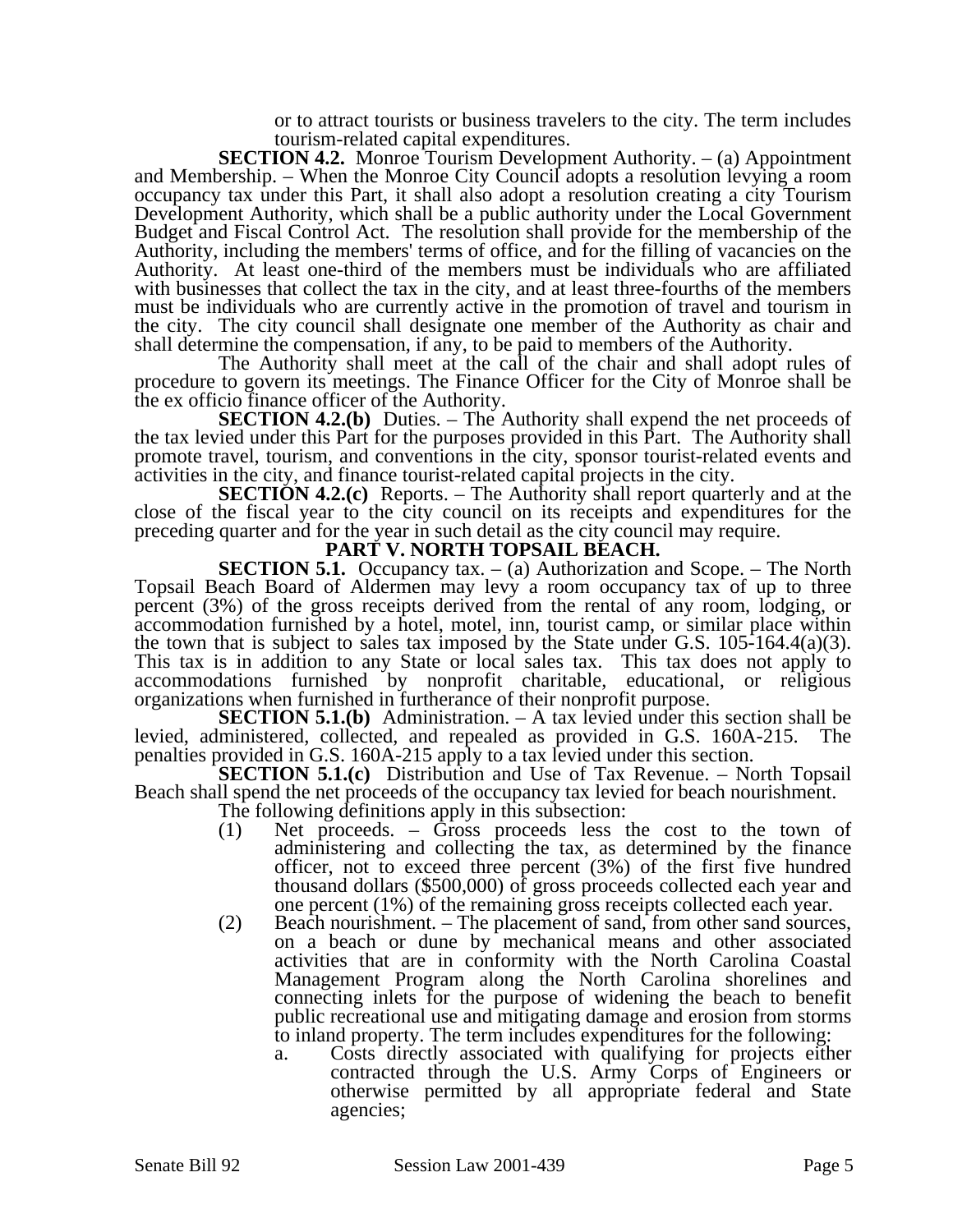- b. The nonfederal share of the cost required to construct these projects;
- c. The costs associated with providing enhanced public beach access; and
- d. The costs of associated nonhardening activities such as the planting of vegetation, the building of dunes, and the placement of sand fences.

## **PART VI. PENDER COUNTY.**

**SECTION 6.1.** Pender County's authority to levy a tax under Chapter 970 of the 1987 Session Laws is repealed effective on the effective date of a tax levied under this Part. Repeal of a tax levied under this Part does not revive Pender County's authority to levy a tax under Chapter 970 of the 1987 Session Laws.

**SECTION 6.2.** Occupancy Tax. – (a) Authorization and Scope. – The Pender County Board of Commissioners may levy a room occupancy tax of up to three percent (3%) of the gross receipts derived from the rental of any room, lodging, or accommodation furnished by a hotel, motel, inn, tourist camp, or similar place within the county that is subject to sales tax imposed by the State under G.S.  $105-164.4(a)(3)$ and from the rental of private residences and cottages, whether or not the residence or cottage is rented for fewer than 15 days. This tax is in addition to any State or local sales tax.

**SECTION 6.2.(b)** Administration. – A tax levied under this section shall be levied, administered, collected, and repealed as provided in G.S. 153A-155. The penalties provided in G.S. 153A-155 apply to a tax levied under this section.

**SECTION 6.2.(c)** Distribution and Use of Tax Revenue. – Pender County shall, on a quarterly basis, remit to Surf City the net proceeds of the occupancy tax derived from accommodations in Surf City and shall remit to Topsail Beach the net proceeds of the occupancy tax derived from accommodations in Topsail Beach. Surf City and Topsail Beach shall spend the net proceeds of the occupancy tax levied under this Part for beach nourishment. The remainder of the net proceeds derived from accommodations in Pender County shall, on a quarterly basis, be remitted to the Pender Tourism Development Authority. The Authority shall use at least two-thirds of the funds remitted to it under this subsection to promote travel and tourism in Pender County and shall use the remainder for tourism-related expenditures.

The following definitions apply in this subsection:

- (1) Net proceeds. Gross proceeds less the cost to the county of administering and collecting the tax, as determined by the finance officer, not to exceed three percent (3%) of the first five hundred thousand dollars (\$500,000) of gross proceeds collected each year and one percent (1%) of the remaining gross receipts collected each year.
- (2) Promote travel and tourism. To advertise or market an area or activity, publish and distribute pamphlets and other materials, conduct market research, or engage in similar promotional activities that attract tourists or business travelers to the area. The term includes administrative expenses incurred in engaging in these activities.
- (3) Tourism-related expenditures. Expenditures that, in the judgment of the Tourism Development Authority, are designed to increase the use of lodging facilities, meeting facilities, and convention facilities in a county by attracting tourists or business travelers to the county. The term includes tourism-related capital expenditures.
- (4) Beach nourishment. The placement of sand, from other sand sources, on a beach or dune by mechanical means and other associated activities that are in conformity with the North Carolina Coastal Management Program along the North Carolina shorelines and connecting inlets for the purpose of widening the beach to benefit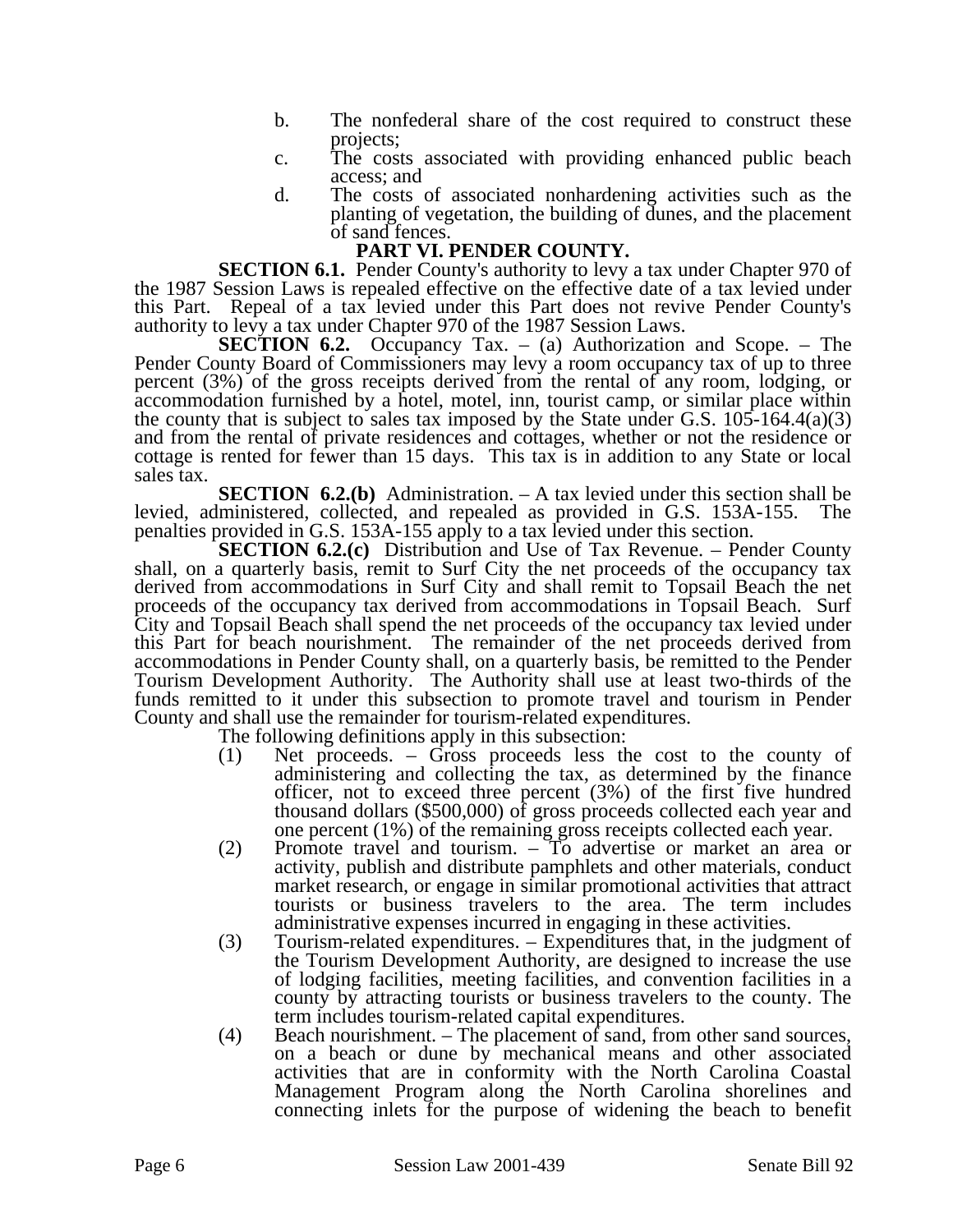public recreational use and mitigating damage and erosion from storms to inland property. The term includes expenditures for the following:

- a. Costs directly associated with qualifying for projects either contracted through the U.S. Army Corps of Engineers or otherwise permitted by all appropriate federal and State agencies;
- b. The nonfederal share of the costs required to construct these projects;
- c. The costs associated with providing enhanced public beach access; and
- d. The costs of associated nonhardening activities such as the planting of vegetation, the building of dunes, and the placement of sand fences.

**SECTION 6.3.** Pender Tourism Development Authority. – (a) Appointment and Membership. – When the board of commissioners adopts a resolution levying a room occupancy tax under this Part, it shall also adopt a resolution creating a county Tourism Development Authority, which shall be a public authority under the Local Government Budget and Fiscal Control Act. The resolution shall provide for the membership of the Authority, including the members' terms of office, and for the filling of vacancies on the Authority. At least one-third of the members must be individuals who are affiliated with businesses that collect the tax in the county, and at least three-fourths of the members must be individuals who are currently active in the promotion of travel and tourism in the county. The board of commissioners shall designate one member of the Authority as chair and shall determine the compensation, if any, to be paid to members of the Authority.

The Authority shall meet at the call of the chair and shall adopt rules of procedure to govern its meetings. The Finance Officer for Pender County shall be the ex officio finance officer of the Authority.

**SECTION 6.3.(b)** Duties. – The Authority shall expend the net proceeds of the tax remitted to it under this Part for the purposes provided in this Part. The Authority shall promote travel, tourism, and conventions in the county, sponsor tourist-related events and activities in the county, and finance tourist-related capital projects in the county.

**SECTION 6.3.(c)** Reports. – The Authority shall report quarterly and at the close of the fiscal year to the board of commissioners on its receipts and expenditures for the preceding quarter and for the year in such detail as the board may require.

#### **PART VII. DARE COUNTY.**

**SECTION 7.1.** Section 1(a) of Chapter 449 of the 1985 Session Laws, as amended by Chapter 826 of the 1985 Session Laws and Chapters 177 and 906 of the 1991 Session Laws, reads as rewritten:

"Section 1. Occupancy Tax. (a) Authorization and Scope. The Dare County Board of Commissioners may by resolution, after not less than 10 days' public notice and after a public hearing held pursuant thereto, levy a room occupancy tax of three percent (3%) of the gross receipts derived from the rental of the following in Dare County:

- (1) Any room, lodging, or similar accommodation subject to sales tax under G.S. 105-164.4(a)(3); and
- (2) A campsite.

This tax does not apply to accommodations furnished by nonprofit charitable, educational, or religious organizations when furnished in furtherance of their nonprofit purpose. This tax is in addition to any State or local sales tax."

**SECTION 7.2.** Section 1(b) of Chapter 449 of the 1985 Session Laws, as amended by Chapter 826 of the 1985 Session Laws and Chapters 177 and 906 of the 1991 Session Laws, reads as rewritten:

"(b) Administration. – A tax levied under this act shall be levied, administered, collected, and repealed as provided in G.S. 153A-155. The penalties provided in G.S.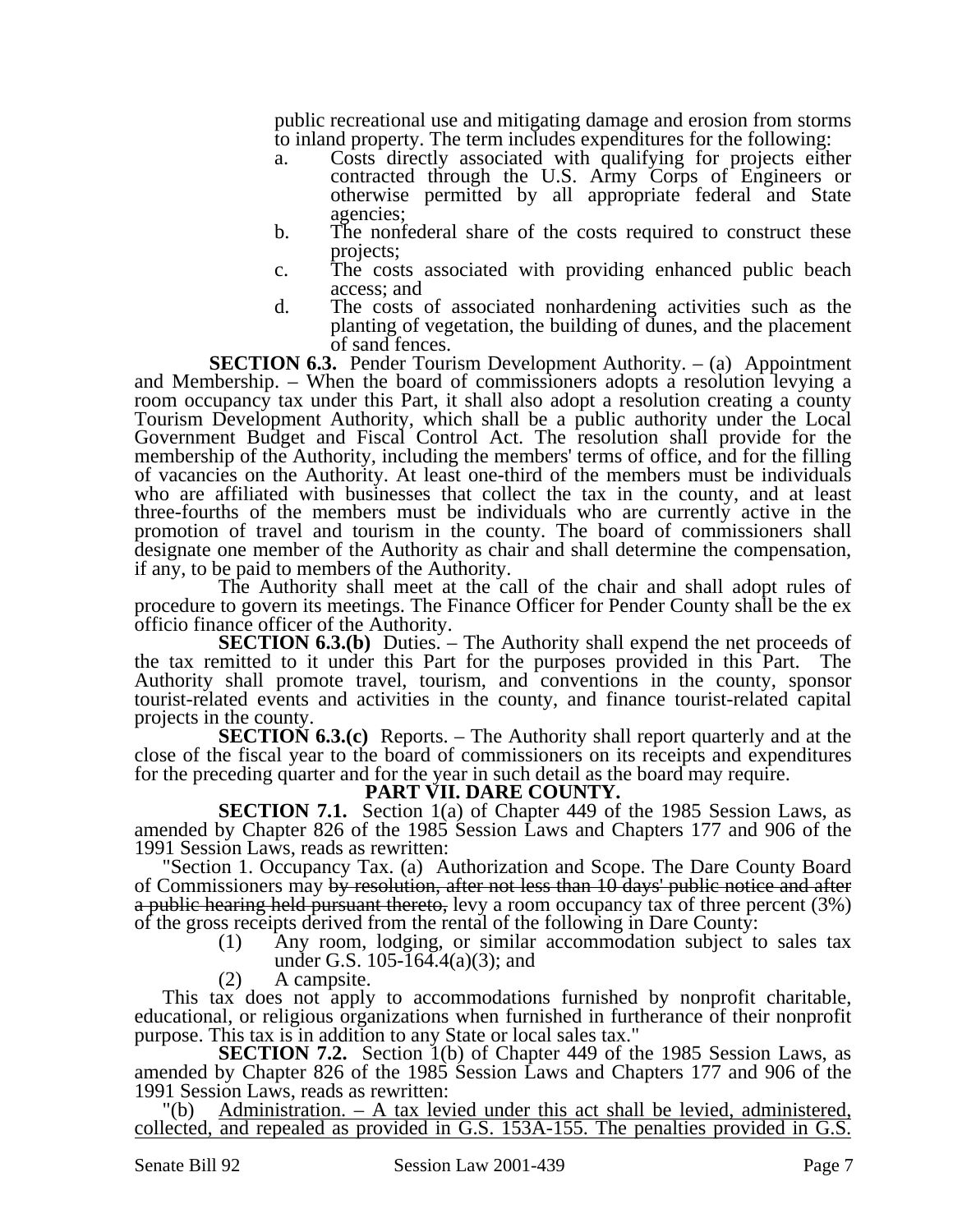153A-155 apply to a tax levied under this act. Collection. Every operator of a business subject to the tax levied under this act shall, on and after the effective date of the levy of the tax, collect the tax. This tax shall be collected as part of the charge for furnishing a taxable accommodation. The tax shall be stated and charged separately from the sales records, and shall be paid by the purchaser to the operator of the business as trustee for and on account of Dare County. The tax shall be added to the sales price and shall be passed on to the purchaser instead of being borne by the operator of the business. The Dare County Tax Collector shall design, print, and furnish to all appropriate businesses and persons in the county the necessary forms for filing returns and instructions to ensure the full collection of the tax."

**SECTION 7.3.** Section 1(c) of Chapter 449 of the 1985 Session Laws, as amended by Chapter 826 of the 1985 Session Laws and Chapters 177 and 906 of the 1991 Session Laws, is repealed.

**SECTION 7.4.** Section 1(f) of Chapter 449 of the 1985 Session Laws, as amended by Chapter 826 of the 1985 Session Laws and Chapters 177 and 906 of the

1991 Session Laws, is repealed.<br>**SECTION 7.5.** Se Section 2 of Chapter 449 of the 1985 Session Laws, as amended by Chapter 826 of the 1985 Session Laws and Chapters 177 and 906 of the 1991 Session Laws, reads as rewritten:

"Sec. 2. Definitions. The definitions in G.S. 105-164.3 apply in this act. In addition, the following definitions apply in this act:

- (1) Net proceeds. Gross proceeds less the cost to the county of administering and collecting the tax.
- (2) Prepared food and beverages. Meals, food, and beverages which a retailer has added value to or whose state has been altered (other than solely by cooling) by preparing, combining, dividing, heating, or serving, in order to make them available for immediate consumption.
- (3) Beach nourishment. The placement of sand, from other sand sources, on a beach or dune by mechanical means and other associated activities that are in conformity with the North Carolina Coastal Management Program, or which have otherwise been authorized by the General Assembly, along the North Carolina shorelines and connecting inlets for the purpose of widening the beach to benefit public recreational use and mitigating damage and erosion from storms to inland property and transportation routes. The term includes expenditures for the following:
	- a. Costs directly associated with qualifying for projects either contracted through the U.S. Army Corps of Engineers or otherwise permitted by all appropriate federal and State agencies;
	- b. The nonfederal share of the costs required to construct these projects;
	- c. The costs associated with providing enhanced public beach access; and
	- d. The costs of associated nonhardening activities such as the planting of vegetation, the building of dunes, and the placement of sand fences."

**SECTION 7.6.** Chapter 449 of the 1985 Session Laws, as amended by Chapter 826 of the 1985 Session Laws and Chapters 177 and 906 of the 1991 Session Laws, is amended by adding a new section to read:

"Sec. 3.1. Supplemental Occupancy Tax. In addition to the taxes authorized by Sections 1 and 3 of this act, the Dare County Board of Commissioners may levy a room occupancy tax of one percent (1%) of the gross receipts derived from the rental of accommodations taxable under Section 1 of this act. The county may not levy a tax under this section unless it also levies the taxes under Sections 1 and 3 of this act. The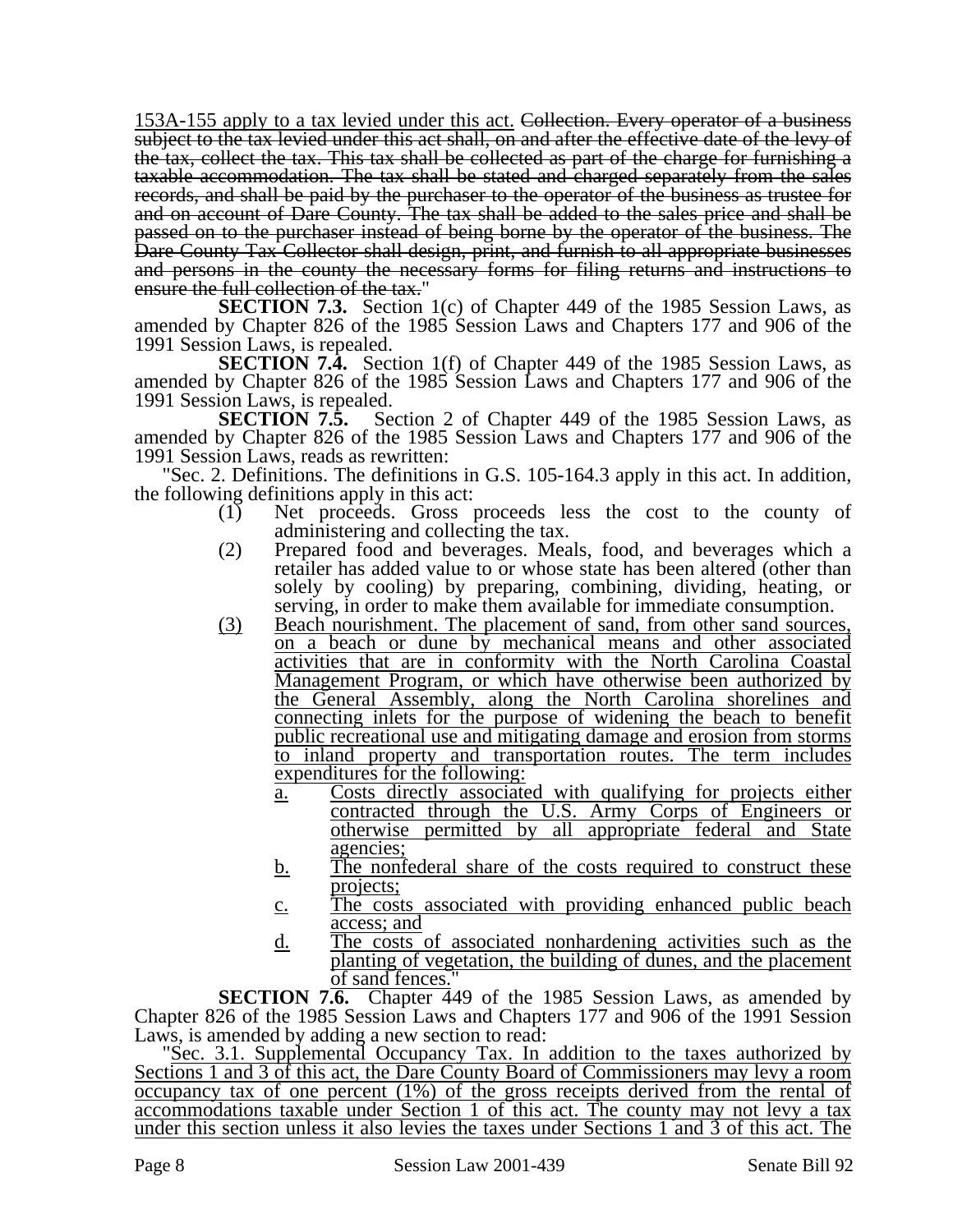levy, collection, administration, and repeal of the tax authorized by this section shall be in accordance with Section 1 of this act. The county shall use the net proceeds of the tax authorized by this section for beach nourishment."

**SECTION 7.7.** Section 5 of Chapter 449 of the 1985 Session Laws, as amended by Chapter 826 of the 1985 Session Laws and Chapters 177 and 906 of the 1991 Session Laws, is repealed.

### **PART VIII. ROWAN ADMINISTRATIVE CHANGES.**

**SECTION 8.1.** Section 1 of Chapter 379 of the 1987 Session Laws, as amended by Chapter 882 of the 1991 Session Laws, reads as rewritten:

"Section 1. Occupancy tax. (a) Authorization and scope. – The Rowan County Board of Commissioners may by resolution, after not less than 10 days' public notice and after a public hearing held pursuant thereto, levy a room occupancy tax of up to three percent (3%) of the gross receipts derived from the rental of any room, lodging, or similar accommodation furnished by a hotel, motel, inn, or similar place within the county that is subject to sales tax imposed by the State under G.S.  $105-164.4(3)$ . 105-164.4(a)(3). This tax is in addition to any State or local sales tax. This tax does not apply to accommodations furnished by nonprofit charitable, educational, or religious organizations.

(b) Collection. – Every operator of a business subject to the tax levied under this section shall, on and after the effective date of the levy of the tax, collect the tax. This tax shall be collected as part of the charge for furnishing a taxable accommodation. The tax shall be stated and charged separately from the sales records, and shall be paid by the purchaser to the operator of the business as trustee for and on account of the county. The tax shall be added to the sales price and shall be passed on to the purchaser instead of being borne by the operator of the business. The county shall design, print, and furnish to all appropriate businesses and persons in the county the necessary forms for filing returns and instructions to ensure the full collection of the tax. An operator of a business who collects the occupancy tax levied under this section may deduct from the amount remitted to the county a discount of three percent (3%) of the amount collected.

(c) Administration. – A tax levied under this section shall be levied, administered, collected, and repealed as provided in G.S. 153A-155. The penalties provided in G.S. 153A-155 apply to a tax levied under this section. The county shall administer a tax levied under this section. A tax levied under this section is due and payable to the county finance officer in monthly installments on or before the 15th day of the month following the month in which the tax accrues. Every person, firm, corporation, or association liable for the tax shall, on or before the 15th day of each month, prepare and render a return on a form prescribed by the county. The return shall state the total gross receipts derived in the preceding month from rentals upon which the tax is levied. The board of commissioners shall appoint a board to oversee the operations of the Rowan County Convention and Visitors Bureau. Appointments to the board shall be made by the board of commissioners for specified terms as outlined in the bylaws of the Bureau.

A return filed with the county finance officer under this section is not a public record as defined by G.S. 132-1 and may not be disclosed except as required by law.

(d) Penalties. – A person, firm, corporation, or association who fails or refuses to file the return required by this section shall pay a penalty of ten dollars (\$10.00) for each day's omission. In case of failure or refusal to file the return or pay the tax for a period of 30 days after the time required for filing the return or for paying the tax, there shall be an additional tax, as a penalty, of five percent (5%) of the tax due in addition to any other penalty, with an additional tax of five percent (5%) for each additional month or fraction thereof until the tax is paid.

Any person who willfully attempts in any manner to evade a tax imposed under this section or who willfully fails to pay the tax or make and file a return shall, in addition to all other penalties provided by law, be guilty of a misdemeanor and shall be punishable by a fine not to exceed one thousand dollars (\$1,000), imprisonment not to exceed six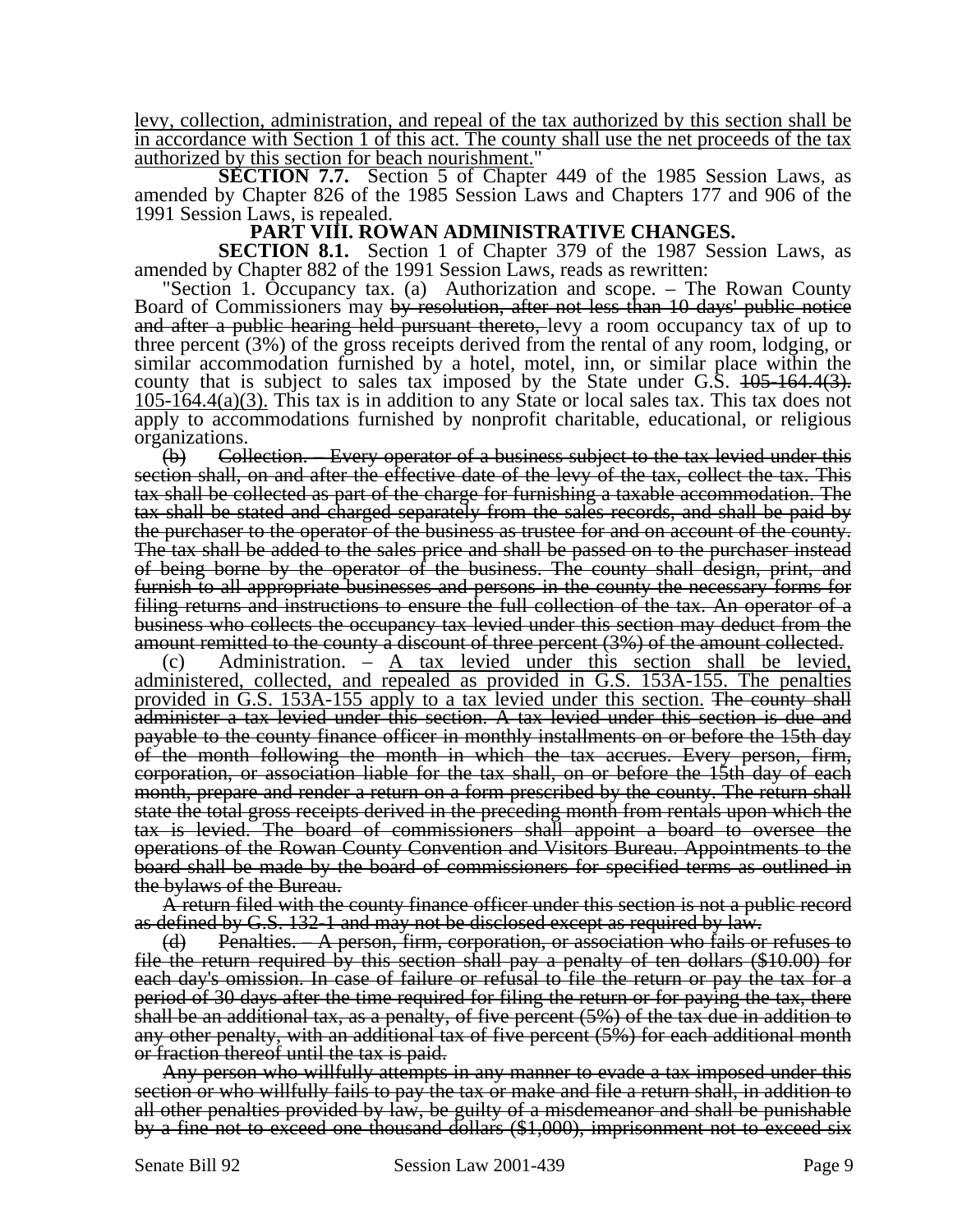months, or both. The board of commissioners may, for good cause shown, compromise or forgive the penalties imposed by this subsection.

(e) Distribution and use of tax revenue. – Rowan County shall apply the net proceeds of the occupancy tax to the purposes provided in this subsection. The county shall, on a <del>quarterly</del> monthly basis, remit the net proceeds of the occupancy tax to the Rowan County Convention and Visitors Bureau. Tourism Development Authority. The Bureau Authority shall spend funds remitted to it under this subsection only to promote travel, tourism, and conventions in Rowan County and to sponsor tourist-oriented events and activities in Rowan County. The Bureau **Authority** may not spend any of the funds for construction, improvement, or maintenance of real property or for any other capital project. The Bureau Authority shall report quarterly and at the close of the fiscal year to the board of commissioners on its receipts and expenditures for the preceding quarter and for the year in such detail as the board may require.

As used in this subsection, 'net proceeds' means gross proceeds less the cost to the county of administering and collecting the tax, as determined by the finance officer.

(f) Effective date of levy. – A tax levied under this section shall become effective on the date specified in the resolution levying the tax. That date must be the first day of a calendar month, however, and may not be earlier than the first day of the second month after the date the resolution is adopted.

 $(g)$  Repeal. A tax levied under this section may be repealed by a resolution adopted by the Rowan County Board of Commissioners. Repeal of a tax levied under this section shall become effective on the first day of a month and may not become effective until the end of the fiscal year in which the repeal resolution was adopted. Repeal of a tax levied under this section does not affect a liability for a tax that was attached before the effective date of the repeal, nor does it affect a right to a refund of a tax that accrued before the effective date of the repeal."

**SECTION 8.2.** Chapter 379 of the 1987 Session Laws, as amended by Chapter 882 of the 1991 Session Laws, is amended by adding a new section to read:

Section 1.1. Establishment, Appointment, and Duties of Tourism Authority. (a) The board of commissioners shall adopt a resolution establishing and creating the Rowan County Tourism Development Authority, which shall be a public authority under the Local Government Budget and Fiscal Control Act and shall be composed of the

- A county commissioner or his or her designee.
- A member of the Salisbury City Council or his or her designee.
- <u>following 11 members appointed by the board of commissioners:</u><br>  $\underbrace{(1)}$  A county commissioner or his or her designee.<br>  $\underbrace{(2)}$  A member of the Salisbury City Council or his c<br>  $\underbrace{(3)}$  Two owners, operators, or represe Two owners, operators, or representatives of hotels, motels, or other taxable tourist accommodations.
	- (4) Two individuals to represent all bona fide Rowan County sites and attractions, to be selected from those sites and attractions.
	- (5) One individual to represent the Rowan County Chamber of Commerce, either the chair of the board or the chair's designee.
	- (6) Four individuals who have an interest in tourism development and do not own or operate hotels, motels, or other taxable tourist accommodations.

The board of commissioners shall appoint all members of the Tourism Development Authority, except for the City of Salisbury appointee, who shall be appointed directly by the Salisbury City Council from its council members. The term of office of each member of the Authority shall be two years. Members may serve no more than two consecutive terms. All members of the Authority shall serve without compensation.

(b) In addition to any other powers and duties of the Authority otherwise conferred by law, the Authority may contract with any person, firm, or agency to advise and assist it in the promotion of travel and tourism and to carry out the purposes identified in Section 1 of this act. The Authority may accept contributions from any source to be used for the purposes stated in Section 1 of this act." **PART IX. TOWN OF WILKESBORO.**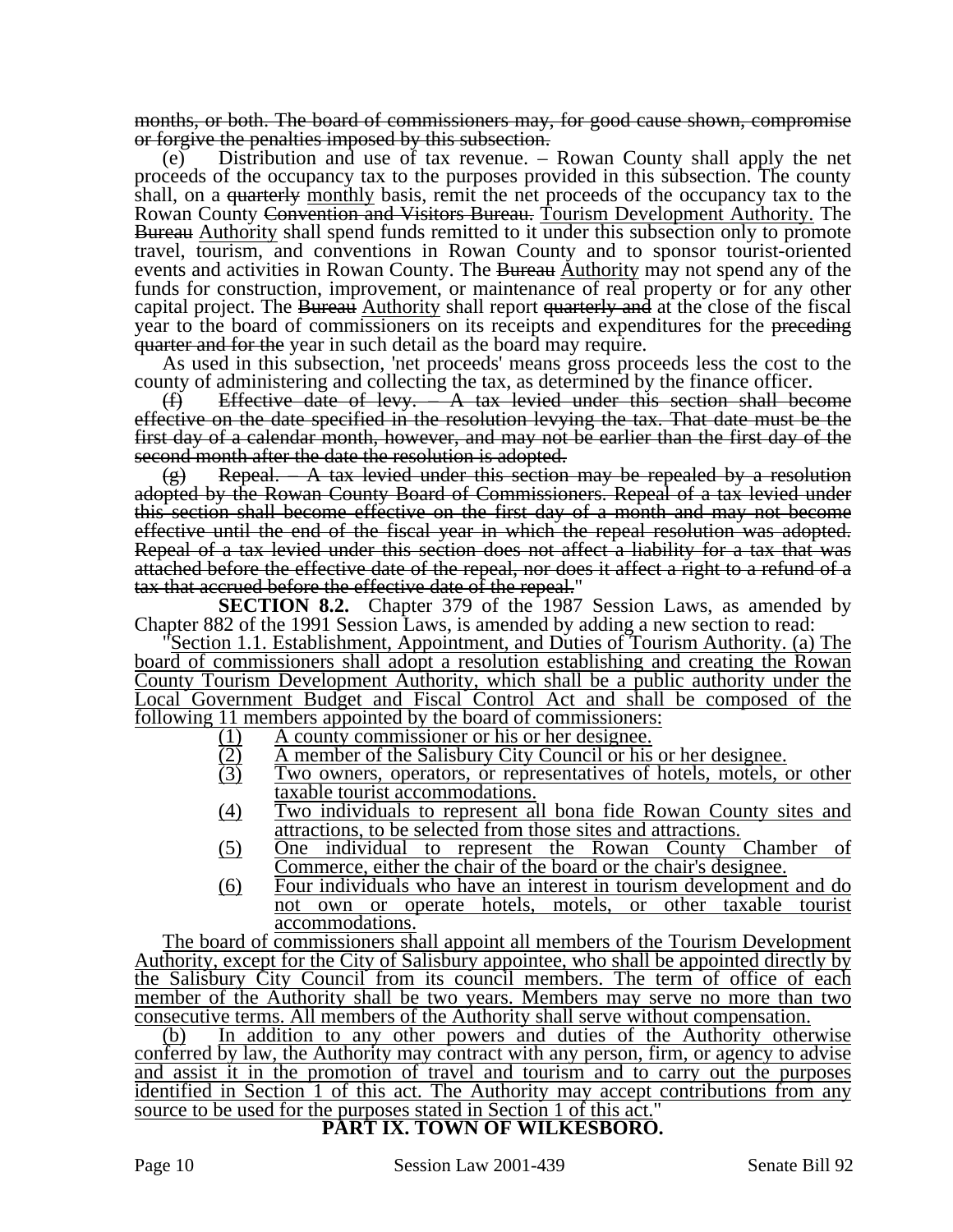**SECTION 9.1.** Occupancy tax. – (a) Authorization and Scope. – The Wilkesboro Board of Town Commissioners may levy a room occupancy tax of up to three percent (3%) of the gross receipts derived from the rental of any room, lodging, or accommodation furnished by a hotel, motel, inn, tourist camp, or similar place within the town that is subject to sales tax imposed by the State under G.S. 105-164.4(a)(3). This tax is in addition to any State or local sales tax. This tax does not apply to accommodations furnished by nonprofit charitable, educational, or religious organizations when furnished in furtherance of their nonprofit purpose.

**SECTION 9.1.(b)** Administration. – A tax levied under this section shall be levied, administered, collected, and repealed as provided in G.S. 160A-215. The penalties provided in G.S. 160A-215 apply to a tax levied under this section.

**SECTION 9.1.(c)** Distribution and Use of Tax Revenue. – The Town of Wilkesboro shall, on a quarterly basis, remit the net proceeds of the occupancy tax to the Wilkesboro Tourism Development, Convention, and Visitors Bureau. The Bureau shall use at least two-thirds of the funds remitted to it under this subsection to promote travel and tourism in Wilkesboro and shall use the remainder for tourism-related expenditures.

The following definitions apply in this subsection:

- (1) Net proceeds. Gross proceeds less the cost to the town of administering and collecting the tax, as determined by the finance officer, not to exceed three percent (3%) of the first five hundred thousand dollars (\$500,000) of gross proceeds collected each year and one percent (1%) of the remaining gross receipts collected each year.
- (2) Promote travel and tourism. To advertise or market an area or activity, publish and distribute pamphlets and other materials, conduct market research, or engage in similar promotional activities that attract tourists or business travelers to the area, including the operation of a visitors' center. The term includes administrative expenses incurred in engaging in the listed activities.
- (3) Tourism-related expenditures. Expenditures that, in the judgment of the Bureau, are designed to increase the use of lodging facilities, meeting facilities, or convention facilities in a town or to attract tourists or business travelers to the town. The term includes tourism-related capital expenditures.

**SECTION 9.2.** Wilkesboro Tourism Development, Convention, and Visitors Bureau. – (a) Appointment and Membership. – When the Wilkesboro Board of Town Commissioners adopts a resolution levying a room occupancy tax under this Part, it shall also adopt a resolution creating the Wilkesboro Tourism Development, Convention, and Visitors Bureau, which shall be a public authority under the Local Government Budget and Fiscal Control Act. The resolution shall provide that the board of town commissioners shall appoint members of the Bureau for one-year terms and shall provide for the filling of vacancies on the Bureau. At least one-third of the members must be individuals who are affiliated with businesses that collect the tax in the town, and at least three-fourths of the members must be individuals who are currently active in the promotion of travel and tourism in the town. The board of town commissioners shall designate one member of the Bureau as chair and shall determine the compensation, if any, to be paid to members of the Bureau.

The Bureau shall meet at the call of the chair and shall adopt rules of procedure to govern its meetings. The Finance Officer for the Town of Wilkesboro shall be the ex officio finance officer of the Bureau.

**SECTION 9.2.(b)** Duties. – The Bureau shall expend the net proceeds of the tax levied under this Part for the purposes provided in this Part. The Bureau shall promote travel, tourism, and conventions in the town, sponsor tourist-related events and activities in the town, and finance tourist-related capital projects in the town.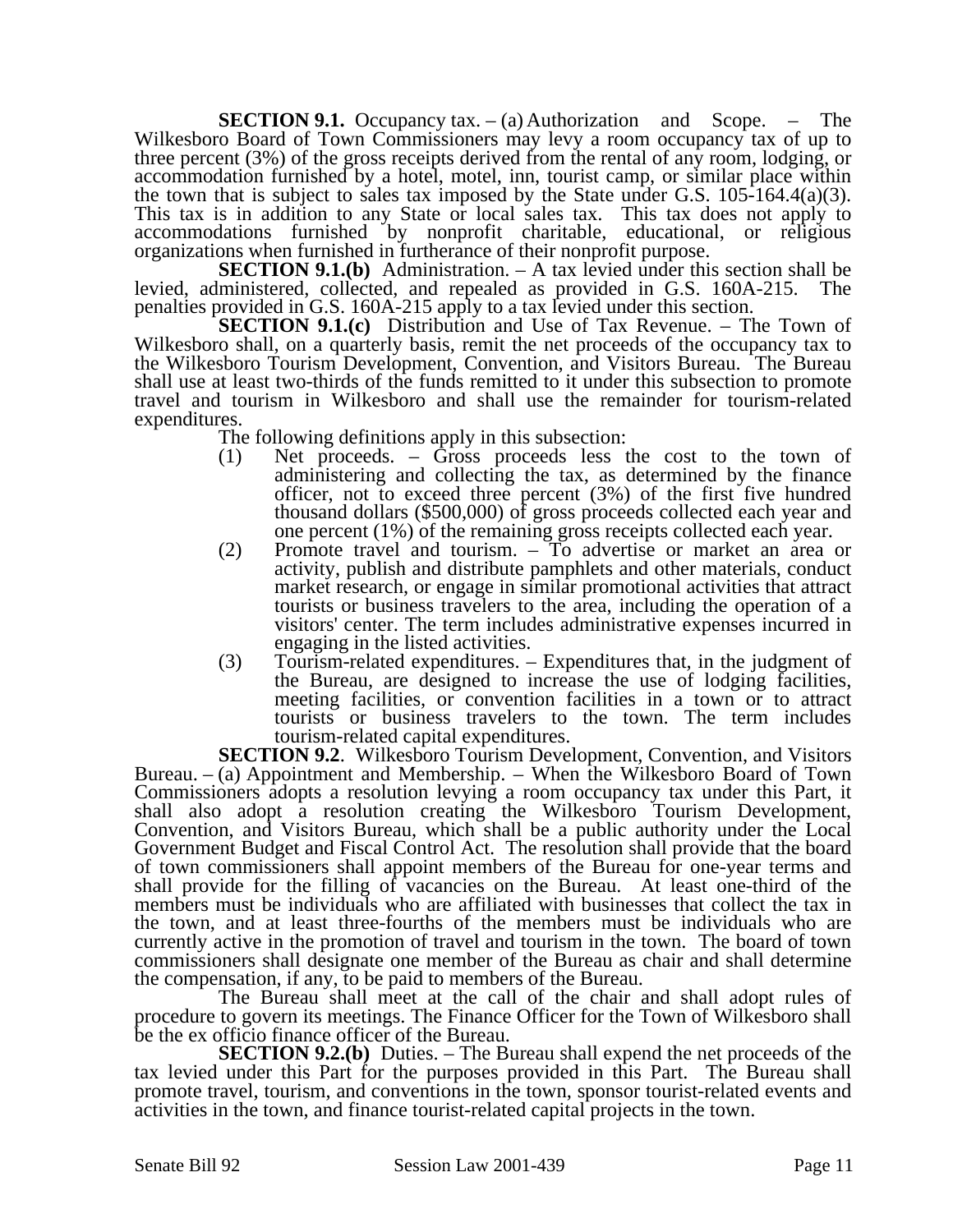**SECTION 9.2.(c)** Reports. – The Bureau shall report quarterly and at the close of the fiscal year to the board of town commissioners on its receipts and expenditures for the preceding quarter and for the year in such detail as the board of town commissioners may require.

## **PART X. TOWN OF SELMA.**

**SECTION 10.1.** Occupancy tax. – (a) Authorization and Scope. – The Town Council of the Town of Selma may levy a room occupancy tax of one percent (1%) of the gross receipts derived from the rental of any room, lodging, or accommodation furnished by a hotel, motel, inn, tourist camp, or similar place within the town that is subject to sales tax imposed by the State under G.S.  $105-164.4(a)(3)$ . This tax is in addition to any State or local sales tax. This tax does not apply to accommodations furnished by nonprofit charitable, educational, or religious organizations when furnished in furtherance of their nonprofit purpose.

**SECTION 10.1.(b)** Administration. – A tax levied under this section shall be levied, administered, collected, and repealed as provided in G.S. 160A-215. The penalties provided in G.S. 160A-215 apply to a tax levied under this section.

**SECTION 10.1.(c)** Distribution and Use of Tax Revenue. – The Town of Selma shall, on a quarterly basis, remit the net proceeds of the occupancy tax to the Johnston County Tourism Authority created in Chapter 647 of the 1987 Session Laws. The Johnston County Tourism Authority shall use at least two-thirds of the funds remitted to it under this subsection to promote travel and tourism in Selma and shall use the remainder for tourism-related expenditures in Selma. The net proceeds of the occupancy tax levied under this Part shall supplement rather than supplant any proceeds being used in the Town of Selma derived from the occupancy tax levied by Johnston County pursuant to Chapter 647 of the 1987 Session Laws.

The following definitions apply in this subsection:

- (1) Net proceeds. Gross proceeds less the cost to the town of administering and collecting the tax, as determined by the finance officer, not to exceed three percent (3%) of the first five hundred thousand dollars (\$500,000) of gross proceeds collected each year and one percent (1%) of the remaining gross receipts collected each year.
- (2) Promote travel and tourism. To advertise or market an area or activity, publish and distribute pamphlets and other materials, conduct market research, or engage in similar promotional activities that attract tourists or business travelers to the area. The term includes administrative expenses incurred in engaging in these activities.
- (3) Tourism-related expenditures. Expenditures that, in the judgment of the Tourism Authority, are designed to increase the use of lodging facilities, meeting facilities, and convention facilities in a town by attracting tourists or business travelers to the town. The term includes tourism-related capital expenditures.

**SECTION 10.2.** A tax levied under this Part expires five years after the effective date of its levy. The town's authority to levy a tax under this Part expires five years after the effective date of its levy of a tax under this Part. The expiration of a tax pursuant to this Part does not affect the rights or liabilities of the town, a taxpayer, or another person arising under the expired tax before the effective date of its expiration; nor does it affect the right to any refund or credit of a tax that would otherwise have been available under the expired tax before the effective date of its expiration.

## **PART XI. TOWN OF SMITHFIELD.**

**SECTION 11.1.** Occupancy tax. – (a) Authorization and Scope. – The Town Council of the Town of Smithfield may levy a room occupancy tax of one percent (1%) of the gross receipts derived from the rental of any room, lodging, or accommodation furnished by a hotel, motel, inn, tourist camp, or similar place within the town that is subject to sales tax imposed by the State under G.S.  $105-164.4(a)(3)$ . This tax is in addition to any State or local sales tax. This tax does not apply to accommodations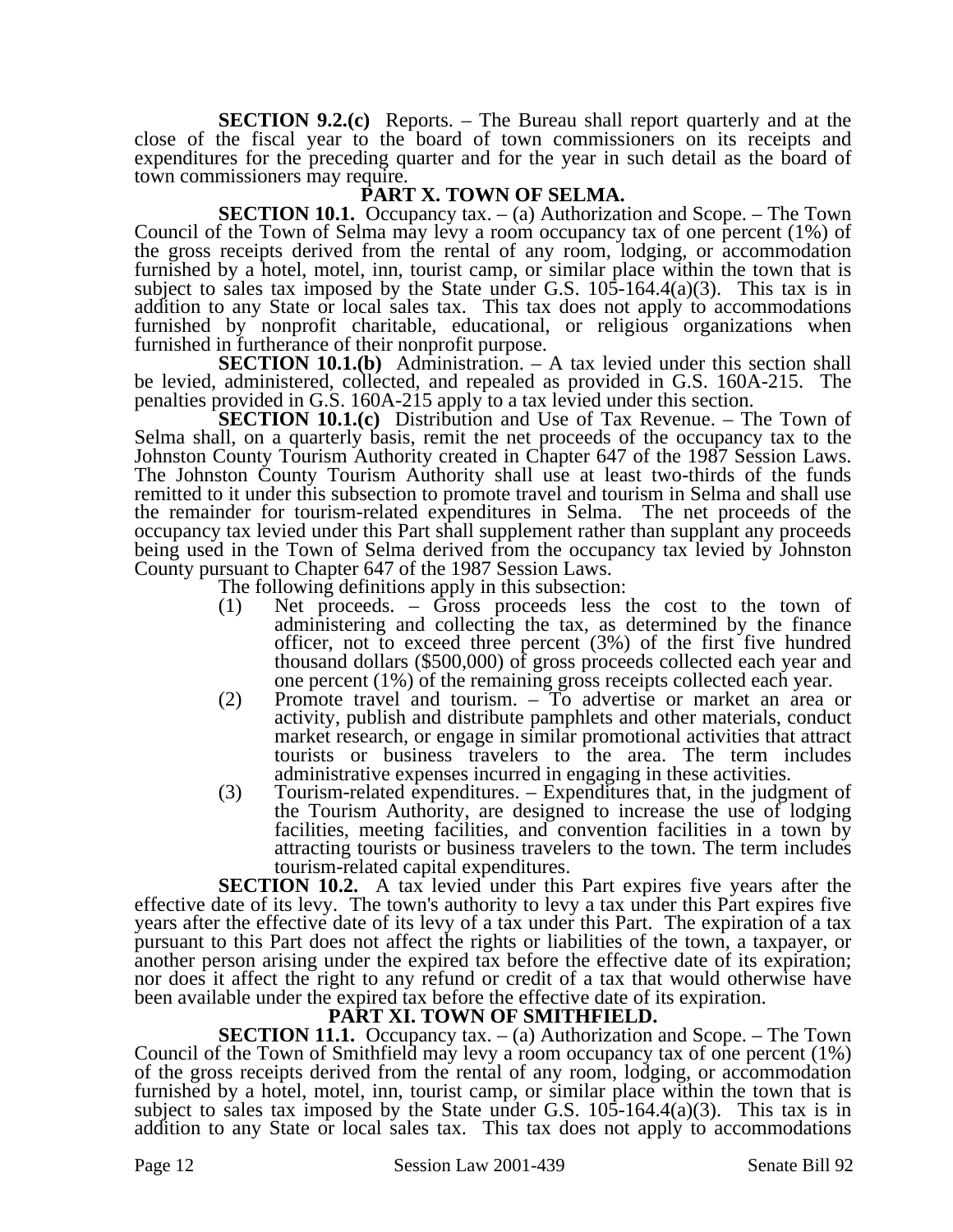furnished by nonprofit charitable, educational, or religious organizations when furnished in furtherance of their nonprofit purpose.

**SECTION 11.1.(b)** Administration. – A tax levied under this section shall be levied, administered, collected, and repealed as provided in G.S. 160A-215. The penalties provided in G.S. 160A-215 apply to a tax levied under this section.

**SECTION 11.1.(c)** Distribution and Use of Tax Revenue. – The Town of Smithfield shall, on a quarterly basis, remit the net proceeds of the occupancy tax to the Johnston County Tourism Authority created in Chapter 647 of the 1987 Session Laws. The Johnston County Tourism Authority shall use at least two-thirds of the funds remitted to it under this subsection to promote travel and tourism in Smithfield and shall use the remainder for tourism-related expenditures in Smithfield. The net proceeds of the occupancy tax levied under this Part shall supplement rather than supplant any proceeds being used in the Town of Smithfield derived from the occupancy tax levied by Johnston County pursuant to Chapter 647 of the 1987 Session Laws.

The following definitions apply in this subsection:

- (1) Net proceeds. Gross proceeds less the cost to the town of administering and collecting the tax, as determined by the finance officer, not to exceed three percent (3%) of the first five hundred thousand dollars (\$500,000) of gross proceeds collected each year and one percent (1%) of the remaining gross receipts collected each year.
- (2) Promote travel and tourism. To advertise or market an area or activity, publish and distribute pamphlets and other materials, conduct market research, or engage in similar promotional activities that attract tourists or business travelers to the area. The term includes administrative expenses incurred in engaging in these activities.
- (3) Tourism-related expenditures. Expenditures that, in the judgment of the Tourism Authority, are designed to increase the use of lodging facilities, meeting facilities, and convention facilities in a town by attracting tourists or business travelers to the town. The term includes tourism-related capital expenditures.

**SECTION 11.2.** A tax levied under this Part expires five years after the effective date of its levy. The town's authority to levy a tax under this Part expires five years after the effective date of its levy of a tax under this Part. The expiration of a tax pursuant to this Part does not affect the rights or liabilities of the town, a taxpayer, or another person arising under the expired tax before the effective date of its expiration; nor does it affect the right to any refund or credit of a tax that would otherwise have been available under the expired tax before the effective date of its expiration.

## **PART XII. AVERASBORO TOWNSHIP IN HARNETT COUNTY.**

**SECTION 12.1.** Section 1 of Chapter 142 of the 1987 Session Laws reads as rewritten:

"Section 1. Occupancy Tax.  $=$  (a) Authorization and Scope.  $=$  The Harnett County Board of Commissioners may by resolution, after not less than ten (10) days' public notice and after a public hearing held pursuant thereto, levy a room occupancy tax in an amount not to exceed three percent (3%) of the gross receipts derived from the rental of any room, lodging, or similar accommodation furnished by a hotel, motel, inn, or similar place within Averasboro Township that is subject to sales tax imposed by the State under G.S.  $\frac{105-164.4(3) \cdot 105-164.4(a)(3)}{2}$ . This tax is in addition to any State or local sales tax. This tax does not apply to accommodations furnished by nonprofit charitable, educational, or religious institutions or organizations.

(a1) Additional Occupancy Tax. – In addition to the tax authorized by subsection (a) of this section, the Harnett County Board of Commissioners may levy a room occupancy tax of three percent (3%) of the gross receipts derived from the rental of accommodations taxable under that subsection. The county may not levy a tax under this section unless it also levies the tax under subsection (a) of this section. A tax levied under this section may not become effective before the first day of the second month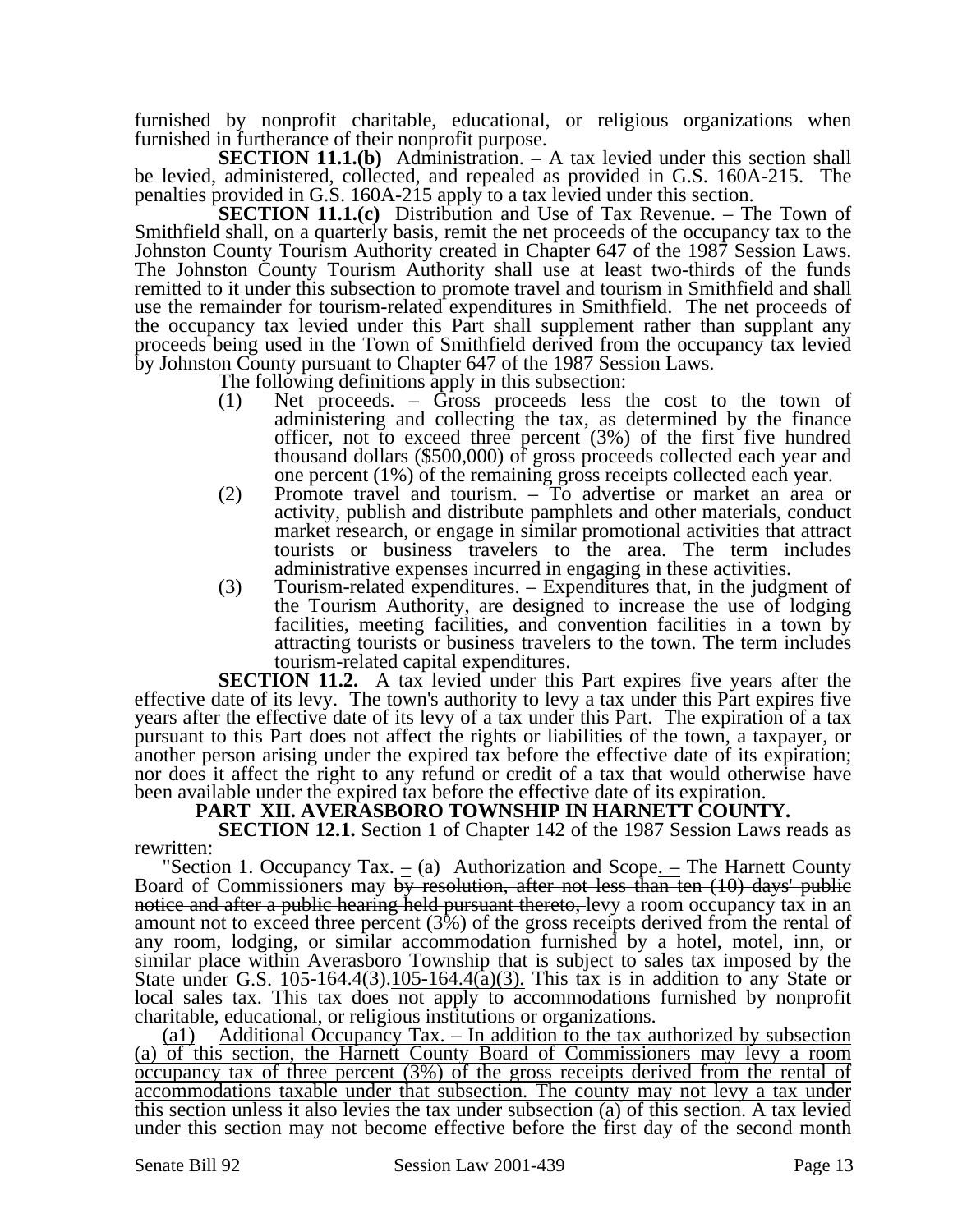after the resolution levying the tax is adopted. The levy, collection, administration, and repeal of the tax authorized by this subsection shall be in accordance with this section.

(b) Collection. Every operator of a business subject to the tax levied under this act shall, on and after the effective date of the levy of the tax, collect the tax. This tax shall be collected as part of the charge for furnishing a taxable accommodation. The tax shall be stated and charged separately from the sales records, and shall be paid by the purchaser to the operator of the business as trustee for and on account of the township. The tax shall be added to the sales price and shall be passed on to the purchaser instead of being borne by the operator of the business. As compensation for collecting a tax levied under this act, the operator of a business subject to the tax may retain three percent (3%) of the total tax collected by the operator each month.

(c) Administration.  $\equiv$  For the purpose of levying and administering the tax authorized by this act, Averasboro Township shall be a body politic and corporate and shall have the power to carry out the provisions of this act. The Harnett County Board of Commissioners shall serve, ex officio, as the governing body of the Township, and the officers of the board of commissioners shall serve as the officers of the governing body of the township. A simple majority of the governing body constitutes a quorum, and approval by a majority of those present is sufficient to determine any matter before the governing body, if a quorum is present.

The Harnett County Board of Commissioners, as the governing body of Averasboro Township, shall administer a tax levied under this act. A tax levied under this act shall be levied, administered, collected, and repealed as provided in G.S. 153A-155 as if Averasboro Township were a county. The penalties provided in G.S. 153A-155 apply to a tax levied under this act. A tax levied under this act is due and payable to the county finance officer in monthly installments on or before the 15th day of the month following the month in which the tax accrues. The township shall design, print, and furnish to all appropriate businesses and persons in the township the necessary forms for filing returns and instructions to ensure the full collection of the tax. Every person, firm, corporation, or association liable for the tax shall, on or before the 15th day of each month, prepare and render a return on a form prescribed by the township. The return shall state the total gross receipts derived in the preceding month from rentals upon which the tax is levied.

A return filed with the county finance officer under this act is not a public record as defined by G.S. 132-1 and may not be disclosed except as required by law.

(d) Penalties. A person, firm, corporation, or association who fails or refuses to file the return required by this act shall pay a penalty of ten dollars (\$10.00) for each day's omission. In case of failure or refusal to file the return or pay the tax for a period of thirty (30) days after the time required for filing the return or for paying the tax, there shall be an additional tax, as a penalty, of five percent (5%) of the tax due for each additional month or fraction thereof until the tax is paid.

Any person who willfully attempts in any manner to evade a tax imposed under this act or who willfully fails to pay the tax or make and file a return shall, in addition to all other penalties provided by law, be guilty of a misdemeanor and shall be punishable by a fine not to exceed one thousand dollars (\$1,000), imprisonment not to exceed six months, or both. The board of commissioners may, for good cause shown, compromise or forgive the penalties imposed by this subsection.

(e) Distribution and use of tax revenue. Use of Tax Revenue. – The township shall, on a quarterly basis, remit the net proceeds of the occupancy tax to the Averasboro Township Tourism Development Authority. The Authority may spend funds remitted to it under this subsection only to develop, promote, and advertise travel and tourism in Averasboro Township, to sponsor tourist-oriented events and activities for Averasboro Township, to operate and maintain museums and historic sites throughout Averasboro Township, and to purchase, operate, and maintain a convention facility for Averasboro Township. As used in this subsection, "net proceeds" means gross proceeds less the cost to the township of administering and collecting the tax, as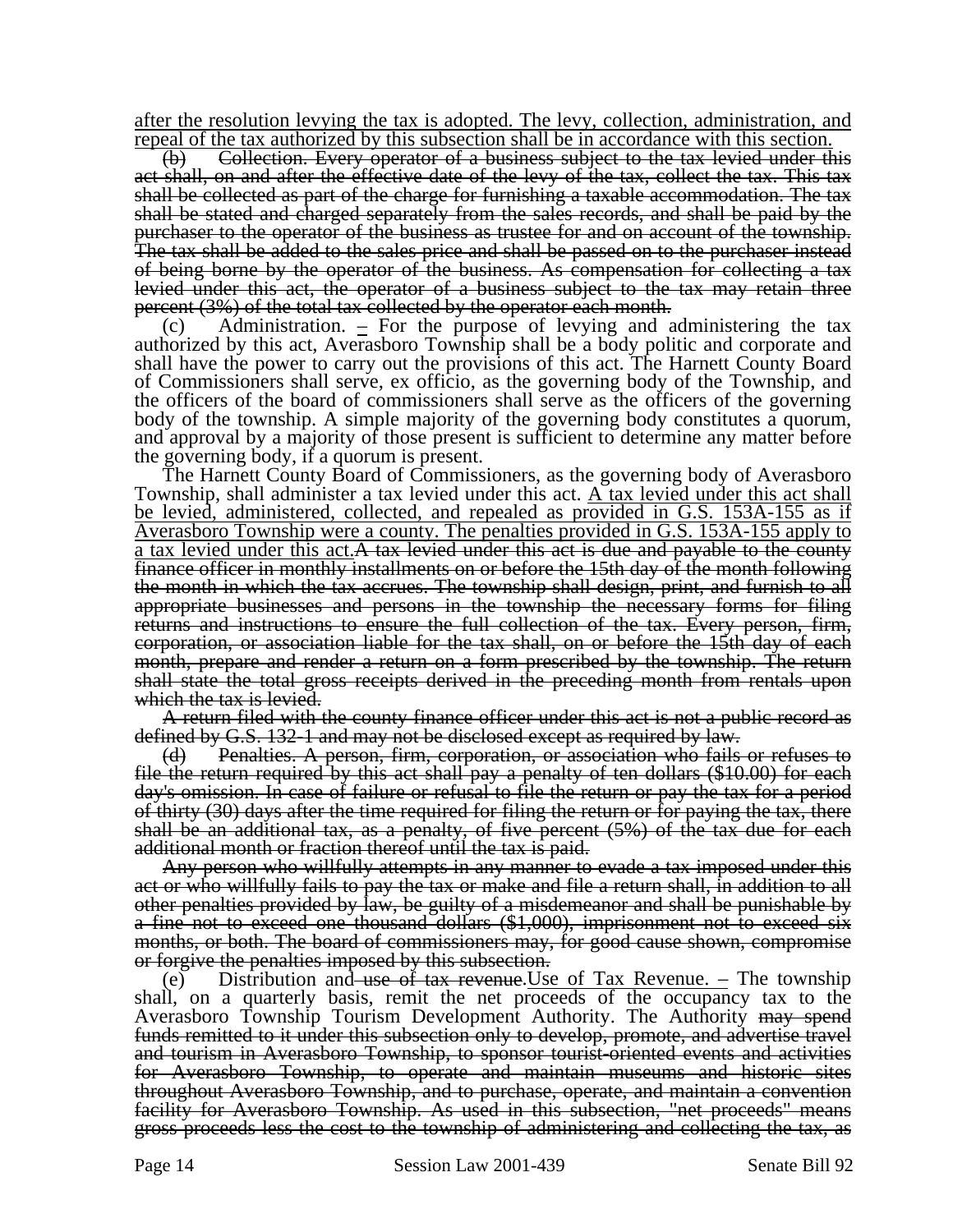determined by the finance officer. shall use at least two-thirds of the funds remitted to it under this subsection to promote travel and tourism in Averasboro Township and shall use the remainder for tourism-related expenditures.

The following definitions apply in this subsection:

- (1) Net proceeds. Gross proceeds less the cost to the township of administering and collecting the tax, as determined by the finance officer, not to exceed three percent (3%) of the first five hundred thousand dollars (\$500,000) of gross proceeds collected each year and one percent (1%) of the remaining gross receipts collected each year.
- (2) Promote travel and tourism. To advertise or market an area or activity, publish and distribute pamphlets and other materials, conduct market research, or engage in similar promotional activities that attract tourists or business travelers to the area. The term includes administrative expenses incurred in engaging in the listed activities.
- (3) Tourism-related expenditures. Expenditures that, in the judgment of the Tourism Development Authority, are designed to increase the use of lodging facilities, meeting facilities, or convention facilities in a township or to attract tourists or business travelers to the township. The term includes tourism-related capital expenditures.

(f) Effective date of levy. A tax levied under this act shall become effective on the date specified in the resolution levying the tax. That date must be the first day of a calendar month, however, and may not be earlier than the first day of the second month after the date the resolution is adopted.

Repeal. A tax levied under this act may be repealed by a resolution adopted by the Harnett County Board of Commissioners. Repeal of a tax levied under this act does not affect a liability for a tax that attached before the effective date of the repeal, nor does it affect a right to a refund of a tax that accrued before the effective date of the repeal."

## **PART XIII. RICHMOND COUNTY.**

**SECTION 13.1.** Chapter 969 of the 1987 Session Laws reads as rewritten: "Section 1. Levy of Tax.  $=$  (a) The Board of Commissioners of Richmond County

may by resolution levy a room occupancy and tourism development tax.

(b) Collection of the tax and liability therefor, shall begin and continue only on and after the first day of a calendar month set by the board of county commissioners in the resolution levying the tax, which in no case may be earlier than the first day of the succeeding calendar month after the date of adoption of the resolution.

Sec. 2. Occupancy Tax. The county room occupancy and tourism development tax that may be levied under this act shall be  $tax$  of three percent  $(3%)$  of the gross receipts derived from the rental of any room, lodging, or similar accommodation furnished by any hotel, motel, inn, tourist camp or other similar place within the county now subject to the three percent  $(3\%)$  sales tax imposed by the State under G.S.  $\frac{105}{164(3)}$ . G.S.  $105-164.4(a)(3)$ . This tax is in addition to any local sales tax. This tax does not apply to gross receipts derived by the following entities from accommodations furnished by them:

- (1) Religious organizations;
- (2) Educational organizations;<br>(3) Any business that offers to
- Any business that offers to rent fewer than five units; and
- (4) Summer camps.

Sec. 2. Additional Occupancy Tax. – In addition to the tax authorized by Section 1 of this act, the Richmond County Board of Commissioners may levy a room occupancy and tourism development tax of three percent (3%) of the gross receipts derived from the rental of accommodations taxable under that section. The levy, collection, administration, use, and repeal of the tax authorized by this section shall be in accordance with this act. Richmond County may not levy a tax under this section unless it also levies a tax under Section 1 of this act.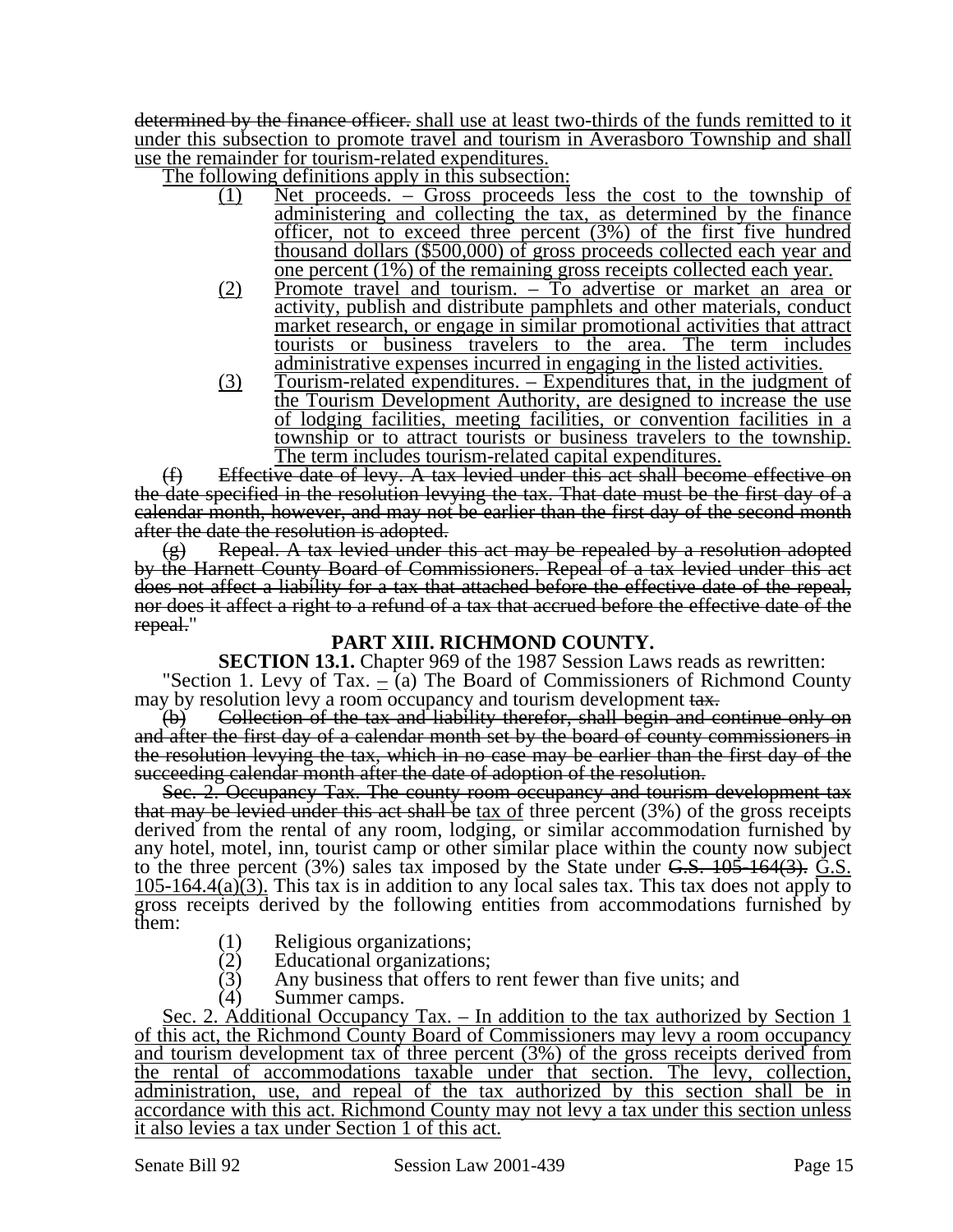Sec. 3. Administration of Tax.  $-$  A tax levied under this act shall be levied, administered, collected, and repealed as provided in G.S. 153A-155. The penalties provided in G.S. 153A-155 apply to a tax levied under this act.  $(a)$  Any tax levied under this act is due and payable to the county in monthly installments on or before the 15th day of the month following the month in which the tax accrues. Every person, firm, corporation, or association liable for the tax shall, on or before the 15th day of each month, prepare and render a return on a form prescribed by the county. The return shall state the total gross receipts derived in the preceding month from rentals upon which the tax is levied.

(b) Any person, firm, corporation, or association who fails or refuses to file the return required by this act shall pay a penalty of ten dollars (\$10.00) for each day's omission.

 $\epsilon$ ) In case of failure or refusal to file the return or pay the tax for a period of 30 days after the time required for filing the return or for paying the tax, there shall be an additional tax, as a penalty, of five percent (5%) of the tax due in addition to the penalty prescribed in subsection (b), with an additional tax of five percent (5%) for each additional month or fraction thereof until the occupancy tax is paid.

(d) Any person who willfully attempts in any manner to evade the occupancy tax imposed under this act or who willfully fails to pay the tax or make and file a return shall, in addition to all other penalties provided by law, be guilty of a misdemeanor and shall be punished by a fine not to exceed one thousand dollars (\$1,000), imprisonment not to exceed six months, or both.

Sec. 4. Collection of Tax. Every operator of a business subject to a tax levied under this act shall, on and after the effective date of the levy of the tax, collect the three percent (3%) room occupancy tax. This tax shall be collected as part of the charge for the furnishing of any taxable accommodation. The tax shall be stated and charged separately from the sales records, and shall be paid by the purchaser to the operator of the business as trustee for and on account of Richmond County. The room occupancy tax levied pursuant to this act shall be added to the sales price and shall be passed on to the purchaser instead of being borne by the operator of the business. The county shall design, print, and furnish to all appropriate businesses in Richmond County the necessary forms for filing returns and instructions to ensure the full collection of the tax.

An operator of a business who collects the occupancy tax levied under this act may deduct from the amount remitted to the county a discount of three percent (3%) of the amount collected.

Sec. 5. Disposition of Taxes Collected. – (a) Richmond County shall remit the net proceeds of the occupancy tax to the eounty-Richmond County Tourism Development Authority in Richmond County.Authority. "Net proceeds" means gross proceeds less the cost to the county of administering and collecting the tax, which may not exceed three percent (3%) of the collected tax.

(b) The Tourism Development Authority shall use fifty percent (50%) of the funds remitted to it under this section to promote travel and tourism in Richmond County and shall use the remaining fifty percent (50%) for tourism-related expenditures in the City of Rockingham that are mutually agreed upon by the Richmond County Tourism Development Authority and the Rockingham City Council.may expend any funds distributed to it pursuant to subsection (a) only to further the development of travel, tourism, and conventions in the county through State, national, and international advertising and promotion. The Authority may not use more than twenty-five percent  $(25%)$  fifteen percent (15%) of the funds distributed to it pursuant to subsection (a) for administrative expenses of the Authority.

- (c) The following definitions apply in this act:
	- (1) Net proceeds. Gross proceeds less the cost to the county of administering and collecting the tax, as determined by the finance officer, not to exceed three percent (3%) of the first five hundred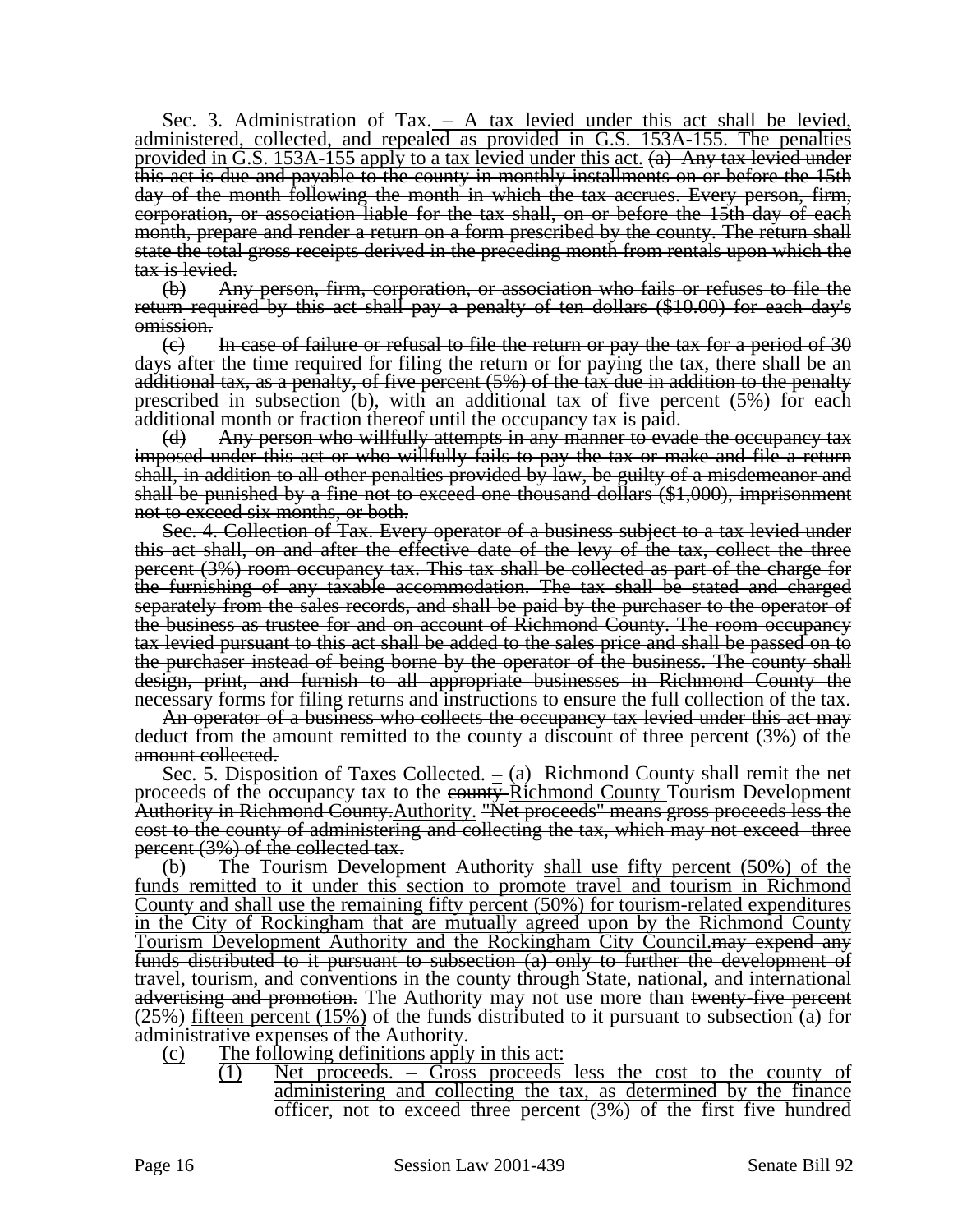thousand dollars (\$500,000) of gross proceeds collected each year and one percent (1%) of the remaining gross receipts collected each year.

- (2) Promote travel and tourism. To advertise or market an area or activity, publish and distribute pamphlets and other materials, conduct market research, or engage in similar promotional activities that attract tourists or business travelers to the area. The term includes administrative expenses incurred in engaging in the listed activities.
- (3) Tourism-related expenditures. Expenditures that, in the judgment of the Tourism Development Authority, are designed to increase the use of lodging facilities, meeting facilities, or convention facilities in the city or to attract tourists or business travelers to the city. The term includes tourism-related capital expenditures.

Sec. 6. Appointment, Duties of Tourism Development Authority.  $=$  (a) When the board of county commissioners adopts a resolution levying a room occupancy tax pursuant to this act, it shall also adopt a resolution creating a county Tourism Development Authority, which shall be a public authority under the Local Government Budget and Fiscal Control Act and shall be composed of the following five seven members:

- (1) A county commissioner appointed by the board of county commissioners;
- (2) One owner or operator of hotels, motels, or other taxable tourist accommodations, who shall be appointed by the board of county commissioners;
- (3) The Executive Director of the Richmond County Area Chamber of Commerce; and
- (4) Two individuals interested in the tourist business who have demonstrated an interest in tourist development, but do not own or operate a hotel, motel, or other taxable tourist accommodation, who shall be appointed by the board of county commissioners.
- (5) Two individuals appointed by the Rockingham City Council. At least one of these individuals must be an owner or operator of a hotel, motel, or other taxable tourist accommodation in the City of Rockingham.

All members of the Authority shall serve without compensation.

Vacancies in the Authority shall be filled in the same manner as the initial appointments. Members appointed to fill vacancies shall serve for the remainder of the unexpired term which they are appointed to fill. Members shall serve terms as provided in the rules of procedures and bylaws of the Authority.

The members shall elect a chairman. The Authority shall meet at the call of the chairman and shall adopt rules of procedure and bylaws to govern its meetings and activities. The finance officer for Richmond County shall be the ex officio finance officer of the Authority.

(b) The Tourism Development Authority may contract with any person, firm, or agency to advise and assist it in the promotion of travel, tourism, and conventions.

(c) The Tourism Development Authority shall report quarterly and at the close of the fiscal year to the board of county commissioners on its receipts and expenditures for the preceding quarter and for the year in such detail as the board may require.

Sec. 7. Repeal of Levy. (a) The board of county commissioners may by resolution repeal the levy of the room occupancy tax in Richmond County, but no repeal of taxes levied under this Part shall be effective until the end of the fiscal year in which the repeal resolution was adopted.

(b) No liability for any tax levied under this Part that attached prior to the date on which a levy is repealed shall be discharged as a result of the repeal, and no right to a refund of a tax that accrued prior to the effective date on which a levy is repealed shall be denied as a result of the repeal.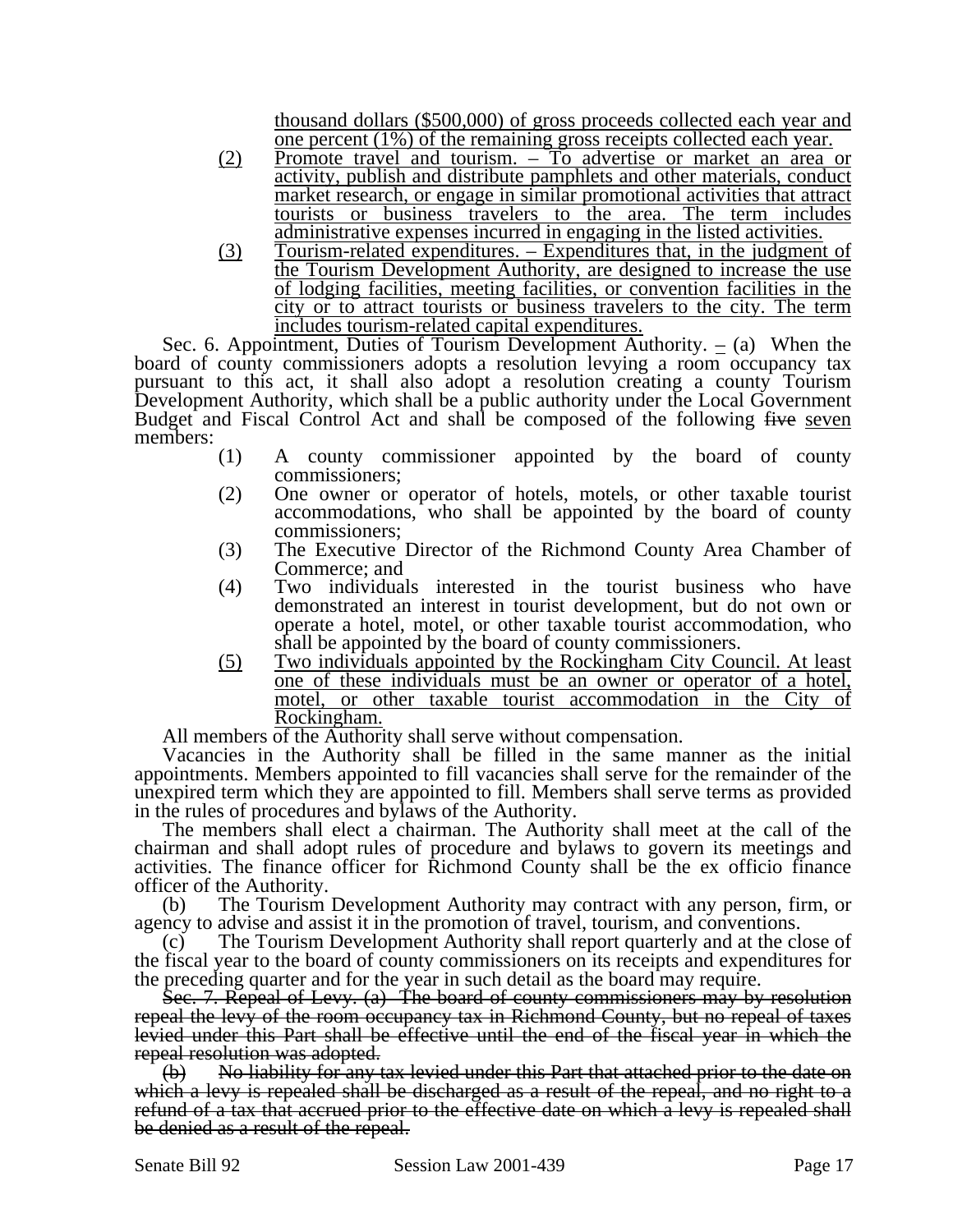Sec. 8. This act is effective upon ratification."

## **PART XIV. TOWN OF CARRBORO.**

**SECTION 14.1.** Occupancy tax. – (a) Authorization and Scope. – The governing body of the Town of Carrboro may levy a room occupancy tax of up to three percent (3%) of the gross receipts derived from the rental of any room, lodging, or accommodation furnished by a hotel, motel, inn, tourist camp, or similar place within the town that is subject to sales tax imposed by the State under G.S.  $105-164.4(a)(3)$ . This tax is in addition to any State or local sales tax. This tax does not apply to accommodations furnished by nonprofit charitable, educational, or religious organizations when furnished in furtherance of their nonprofit purpose.

**SECTION 14.1.(b)** Administration. – A tax levied under this section shall be levied, administered, collected, and repealed as provided in G.S. 160A-215. The penalties provided in G.S. 160A-215 apply to a tax levied under this section.

**SECTION 14.1.(c)** Distribution and Use of Tax Revenue. – The Town of Carrboro shall, on a quarterly basis, remit the net proceeds of the occupancy tax to the Carrboro Tourism Development Authority. The Authority shall use at least two-thirds of the funds remitted to it under this subsection to promote travel and tourism in Carrboro and shall use the remainder for tourism-related expenditures.

The following definitions apply in this subsection:

- (1) Net proceeds. Gross proceeds less the cost to the town of administering and collecting the tax, as determined by the finance officer, not to exceed three percent (3%) of the first five hundred thousand dollars (\$500,000) of gross proceeds collected each year and one percent (1%) of the remaining gross receipts collected each year.
- (2) Promote travel and tourism. To advertise or market an area or activity, publish and distribute pamphlets and other materials, conduct market research, or engage in similar promotional activities that attract tourists or business travelers to the area. The term includes administrative expenses incurred in engaging in these activities.
- (3) Tourism-related expenditures. Expenditures that, in the judgment of the Tourism Development Authority, are designed to increase the use of lodging facilities, meeting facilities, and convention facilities in a town by attracting tourists or business travelers to the town. The term includes tourism-related capital expenditures.

**SECTION 14.2.** Carrboro Tourism Development Authority. – (a) Appointment and Membership. – When the governing body of the Town of Carrboro adopts a resolution levying a room occupancy tax under this Part, it shall also adopt a resolution creating a Tourism Development Authority, which shall be a public authority under the Local Government Budget and Fiscal Control Act. The resolution shall provide for the membership of the Authority, including the members' terms of office, and for the filling of vacancies on the Authority. At least one-third of the members must be individuals who are affiliated with businesses that collect the tax in the town, and at least three-fourths of the members must be individuals who are currently active in the promotion of travel and tourism in the town. The governing body of the Town of Carrboro shall designate one member of the Authority as chair and shall determine the compensation, if any, to be paid to members of the Authority.

The Authority shall meet at the call of the chair and shall adopt rules of procedure to govern its meetings. The Finance Officer for the Town of Carrboro shall be the ex officio finance officer of the Authority.

**SECTION 14.2.(b)** Duties. – The Authority shall expend the net proceeds of the tax levied under this Part for the purposes provided in this Part. The Authority shall promote travel, tourism, and conventions in the town, sponsor tourist-related events and activities in the town, and finance tourist-related capital projects in the town.

**SECTION 14.2.(c)** Reports. – The Authority shall report quarterly and at the close of the fiscal year to the governing body of the Town of Carrboro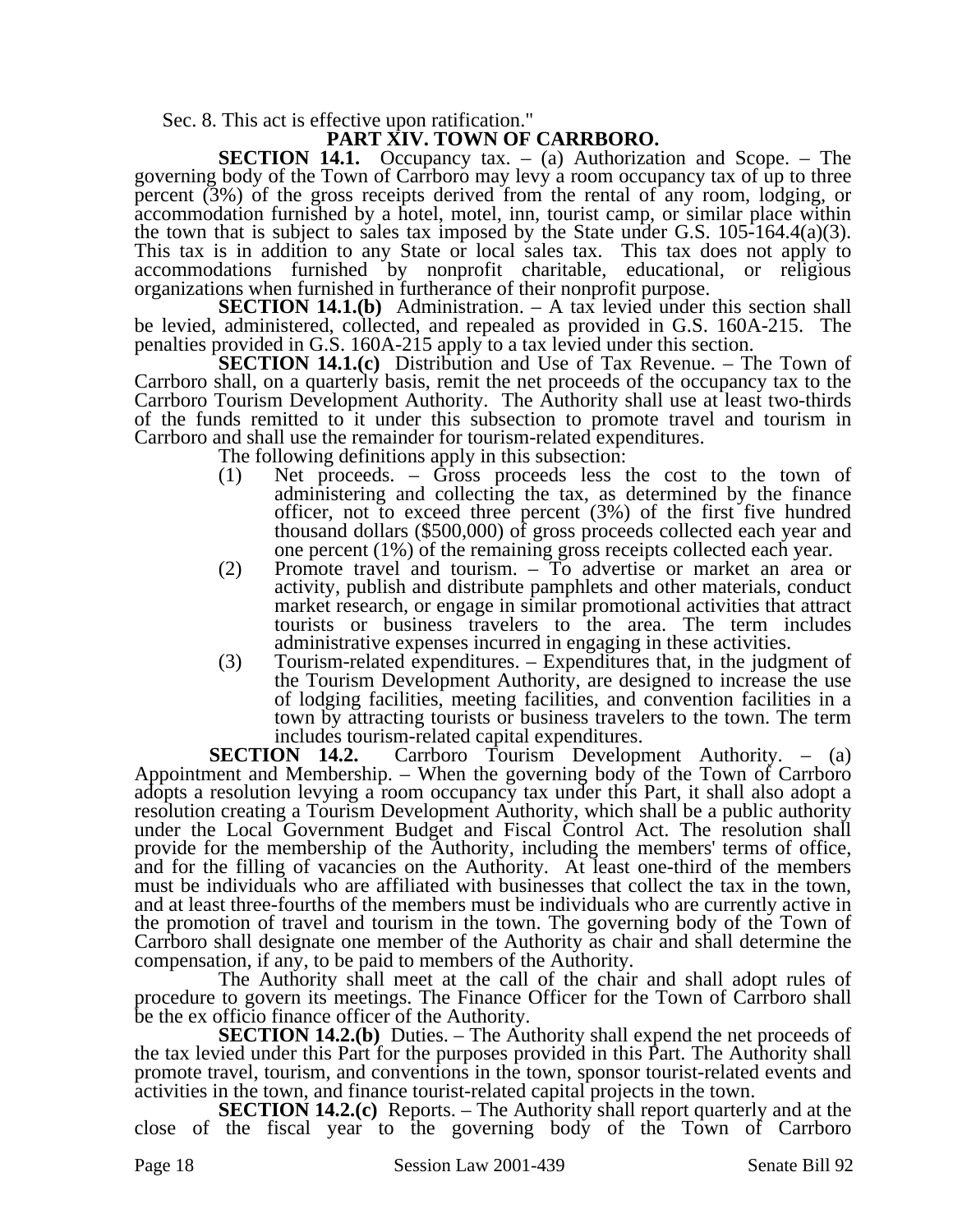on its receipts and expenditures for the preceding quarter and for the year in such detail as the board may require.

#### **PART XV. BEECH MOUNTAIN ADMINISTRATIVE PROVISIONS.**

**SECTION 15.1.** Chapter 376 of the 1987 Session Laws reads as rewritten: "AN ACT TO AUTHORIZE THE TOWN OF BEECH MOUNTAIN TO LEVY A ROOM OCCUPANCY AND TOURISM DEVELOPMENT TAX.

Section 1. Occupancy Tax. The Town Council of Beech Mountain may by resolution, after not less than 10 days' public notice and after a public hearing held pursuant thereto, levy a room occupancy and tourism development tax. Collection of the tax, and liability therefor shall begin and continue only on and after the first day of a calendar month set by the Town Council of Beech Mountain in the resolution levying the tax, which in no case may be earlier than the first day of the second succeeding calendar month after the date of adoption of the resolution.

The occupancy and tourism development tax that may be levied under this act shall be three percent (3%) of the gross receipts derived from the rental of any room, lodging, or similar accommodation in the Town of Beech Mountain that is subject to sales tax imposed by the State under G.S.  $105-164.4(3)$ .  $105-164.4(a)(3)$ . This tax is in addition to any State or local sales tax. The tax shall does not apply to any room, lodging, or accommodations supplied to the same person for a period of 90 continuous days or more. The tax shall also not apply to sleeping rooms or lodgings furnished by charitable, educational, or religious institutions or non-profit nonprofit organizations.

Sec. 2. Administration of Tax. (a)  $\overline{A}$  tax levied under this section shall be levied, administered, collected, and repealed as provided in G.S. 160A-215. The penalties provided in G.S. 160A-215 apply to a tax levied under this section. The Town of Beech Mountain shall administer a tax levied under this act. A tax levied under this act is due and payable to the Town in monthly installments on or before the 15th day of the month following the month in which the tax accrues. Every person, firm, corporation, and association liable for the tax shall, on or before the 15th day of each month, prepare and render a return on a form prescribed by the Town. The return shall state the total gross receipts derived in the preceding month from rentals upon which the tax is levied. A return filed with the Town under this act is not a public record as defined by G.S. 132-1 and may not be disclosed except as required by law.

(b) Any person, firm, corporation, or association who fails or refuses to file the return required by this act shall pay a penalty of ten dollars (\$10.00) for each day's omission.

In case of failure or refusal to file the return or pay the tax for a period of 30 days or more after the time required for filing the return or for paying the tax, there shall be an additional tax, as a penalty, of five percent (5%) of the total tax due, for each additional month or fraction thereof until the occupancy tax is paid.

Any person who willfully attempts in any manner to evade the occupancy tax levied under this act or to make a return and who willfully fails to pay the tax or make and file a return shall, in addition to all other penalties provided by law, be guilty of a misdemeanor and shall be punished by a fine not to exceed one thousand dollars (\$1,000) or by imprisonment not to exceed six months, or both. The Town Council may, for good cause shown, compromise or forgive the penalties imposed by this subsection.

(c) All persons, firms, corporations, and associations who rent either their own dwelling or dwellings or rooms for other persons are required to submit to the Fown town a list of all rental properties. This list shall include the owner's name, current address, and location of rental property. The list shall be submitted semi-annually on or before November 30 and May 30.

Failure to file said this listing shall subject the person, firm, corporation or association to a civil penalty.

Sec. 3. Collection of Tax. (a) Every operator of a business and every individual renting his or her own property subject to the tax levied pursuant to this act shall, on and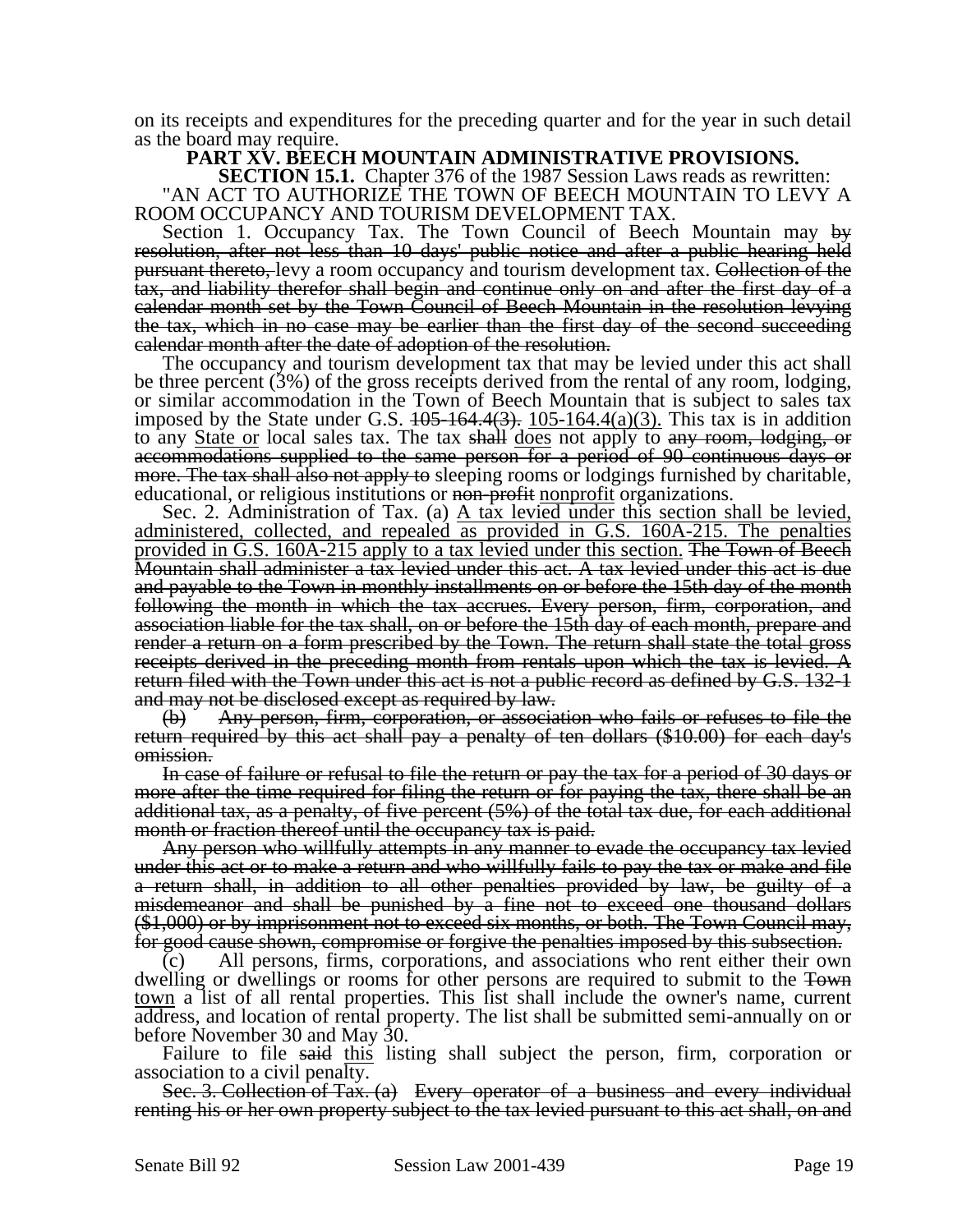after the effective date of the levy of the tax, collect the three percent (3%) room occupancy tax.

This tax shall be collected as part of the charge for the furnishing of any taxable accommodations. The tax shall be stated and charged separately from the sales records, and shall be paid by the purchaser to the operator of the business as trustee for and on account of the Town of Beech Mountain. It is the intent of this act that the room occupancy tax levied by the Town of Beech Mountain shall be added to the sales price and that the tax shall be passed on to the purchaser instead of being borne by the operator of the business. The Town shall design, print, and furnish to all appropriate businesses in the Town, the necessary forms for filing returns and instructions to ensure the full collection of the tax.

(b) Collection of the tax shall be the responsibility of the Beech Mountain Tax Administrator. In his/her discretion, the Tax Administrator may proceed against an operator whose occupancy tax is delinquent, employing all remedies for collection of tax as set out in G.S. 105-367, 105-368, 105-374, and 105-375. The Tax Administrator may audit occupancy tax reports as he/she deems necessary, utilizing information available to him/her in property tax matters.

Sec. 4. Discount for Payment of Taxes When Due. Every operator who pays the occupancy tax imposed by this Article shall be entitled to deduct from the amount of the tax for which he is liable and which he actually pays a discount of three percent (3%). Provided, however, the Tax Administrator may deny a taxpayer the benefits of this section for failure to pay the full tax when due as well as in cases of fraud, evasion, or failure to keep accurate and clear records as herein required. Provided, further, that in order to receive the discount the taxpayer must deduct the three percent (3%) at the time of making his monthly remittance of tax to the Town.

Sec. 5. Disposition of Taxes Collected. Distribution and Use of Tax Revenue. The Town of Beech Mountain shall retain from the gross proceeds of the tax collected an amount sufficient to pay its direct costs for administrative and collection expenses. "Net proceeds" shall mean gross proceeds less the direct costs for administrative and collection expenses not to exceed three percent (3%) of the amount collected. The net proceeds shall be distributed to the Town Council. The Town Council may expend the funds distributed to it pursuant to this section only to further the development of travel, tourism, conventions, and convention facilities in the Town. shall, on a quarterly basis, remit the net proceeds of the occupancy tax to the Beech Mountain Tourism Development Authority. The Authority shall use at least two-thirds of the funds remitted to it under this subsection to promote travel and tourism in Beech Mountain and shall use the remainder for tourism-related expenditures.

The following definitions apply in this subsection:

- (1) Net proceeds. Gross proceeds less the cost to the town of administering and collecting the tax, as determined by the finance officer, not to exceed three percent (3%) of the first five hundred thousand dollars (\$500,000) of gross proceeds collected each year and one percent (1%) of the remaining gross receipts collected each year.
- (2) Promote travel and tourism. To advertise or market an area or activity, publish and distribute pamphlets and other materials, conduct market research, or engage in similar promotional activities that attract tourists or business travelers to the area. The term includes administrative expenses incurred in engaging in the listed activities.
- (3) Tourism-related expenditures. Expenditures that, in the judgment of the Tourism Development Authority, are designed to increase the use of lodging facilities, meeting facilities, or convention facilities in a town or to attract tourists or business travelers to the town. The term includes tourism-related capital expenditures.

Sec. 5.1. Beech Mountain Tourism Development Authority. (a) Appointment and Membership. – When the Beech Mountain Town Council adopts a resolution levying a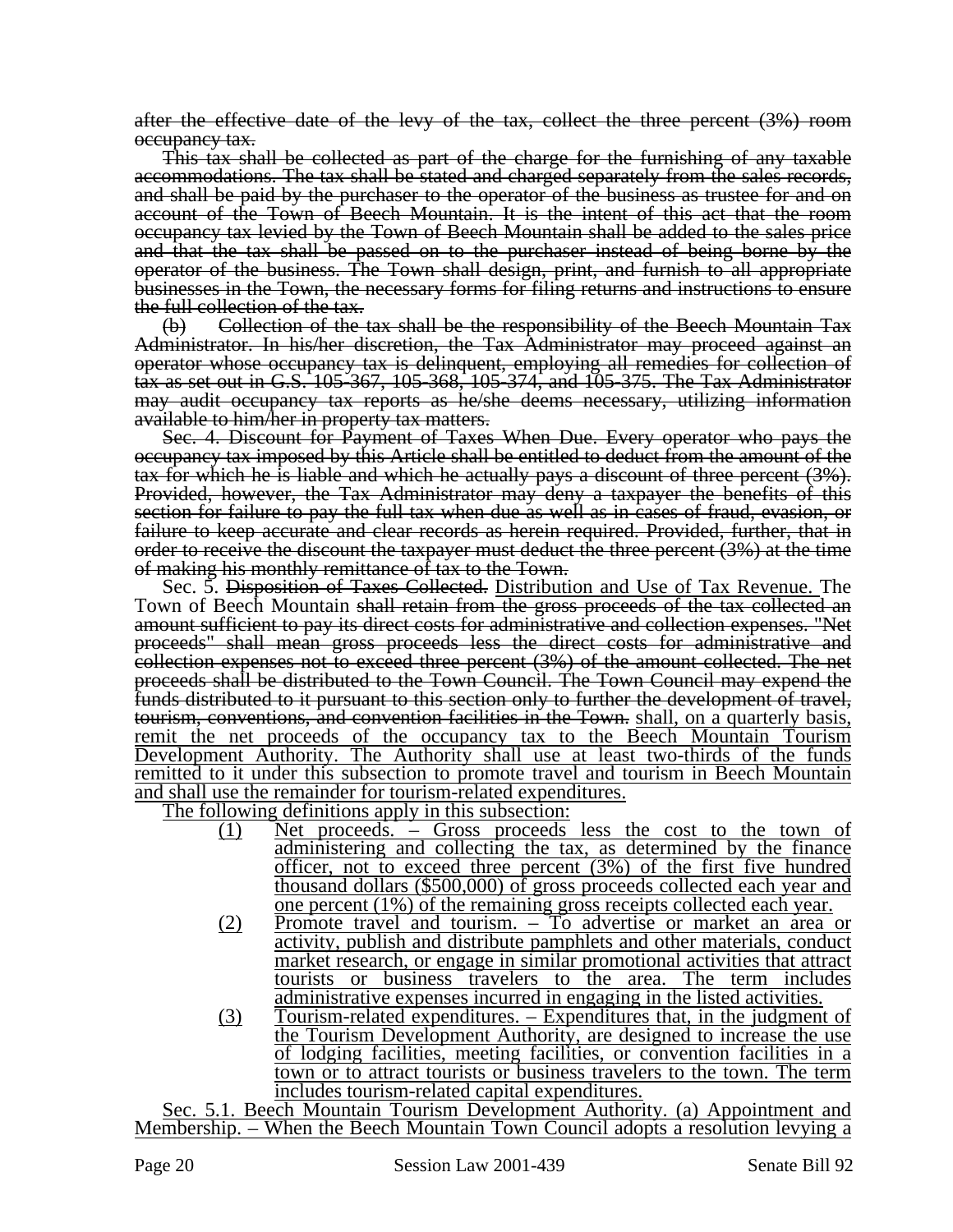room occupancy tax under this act, it shall also adopt a resolution creating a town Tourism Development Authority, which shall be a public authority under the Local Government Budget and Fiscal Control Act. The resolution shall provide for the membership of the Authority, including the members' terms of office, and for the filling of vacancies on the Authority. At least one-third of the members must be individuals who are affiliated with businesses that collect the tax in the town, and at least three-fourths of the members must be individuals who are currently active in the promotion of travel and tourism in the town. The town council shall designate one member of the Authority as chair and shall determine the compensation, if any, to be paid to members of the Authority.

The Authority shall meet at the call of the chair and shall adopt rules of procedure to govern its meetings. The Finance Officer for Beech Mountain shall be the ex officio finance officer of the Authority.

Sec. 5.2. Duties. The Authority shall expend the net proceeds of the tax levied under this act for the purposes provided in Section 5 of this act. The Authority shall promote travel, tourism, and conventions in the town, sponsor tourist-related events and activities in the town, and finance tourist-related capital projects in the town.

Sec. 5.3. Reports. The Authority shall report quarterly and at the close of the fiscal year to the Beech Mountain Town Council on its receipts and expenditures for the preceding quarter and for the year in such detail as the town council may require.

Sec. 6. Repeal of Levy. The Beech Mountain Town Council may by resolution repeal the levy of the room occupancy tax in Beech Mountain, but no repeal of taxes levied under this part shall be effective until the end of the fiscal year in which the repeal resolution was adopted. No liability for any tax levied under this part that attached prior to the date on which a levy is repealed shall be discharged as a result of the repeal, and no right to a refund of a tax that accrued prior to the effective date on which a levy is repealed shall be denied as a result of the repeal.

Sec. 7. This act is effective upon ratification."

#### **PART XVI. AVERY COUNTY.**

**SECTION 16.1.** Chapter 472 of the 1993 Session Laws, as amended by Sections 4 and 5 of S.L. 1997-410, is repealed.

**SECTION 16.2.** Authorization and Scope. – (a) This section applies only to cities in Avery County that are not otherwise authorized to levy a room occupancy tax. The governing body of a city may levy a room occupancy tax of up to three percent (3%) of the gross receipts derived from the rental of any room, lodging, or accommodation furnished by a hotel, motel, inn, tourist camp, or similar place within the city that is subject to sales tax imposed by the State under G.S. 105-164.4(a)(3). This tax is in addition to any State or local sales tax. This tax does not apply to accommodations furnished by nonprofit charitable, educational, or religious organizations when furnished in furtherance of their nonprofit purpose.

**SECTION 16.2.(b)** Administration. – A tax levied under this section must be levied, administered, collected, and repealed as provided in G.S. 160A-215. The penalties provided in G.S. 160A-215 apply to a tax levied under this section.

**SECTION 16.2.(c)** Distribution and Use of Tax Revenue. – The taxing city shall, on a quarterly basis, remit the net proceeds of the occupancy tax to the taxing city's Tourism Development Authority. The Authority shall use at least two-thirds of the funds remitted to it under this subsection to promote travel and tourism in the taxing city and shall use the remainder for tourism-related expenditures.

**SECTION 16.2.(d)** Definitions. – The following definitions apply in this section:

- 
- (1) City. Defined in G.S. 153A-1.<br>(2) Net proceeds. Gross proce Net proceeds. – Gross proceeds less the cost to the city of administering and collecting the tax, as determined by the finance officer, not to exceed three percent (3%) of the first five hundred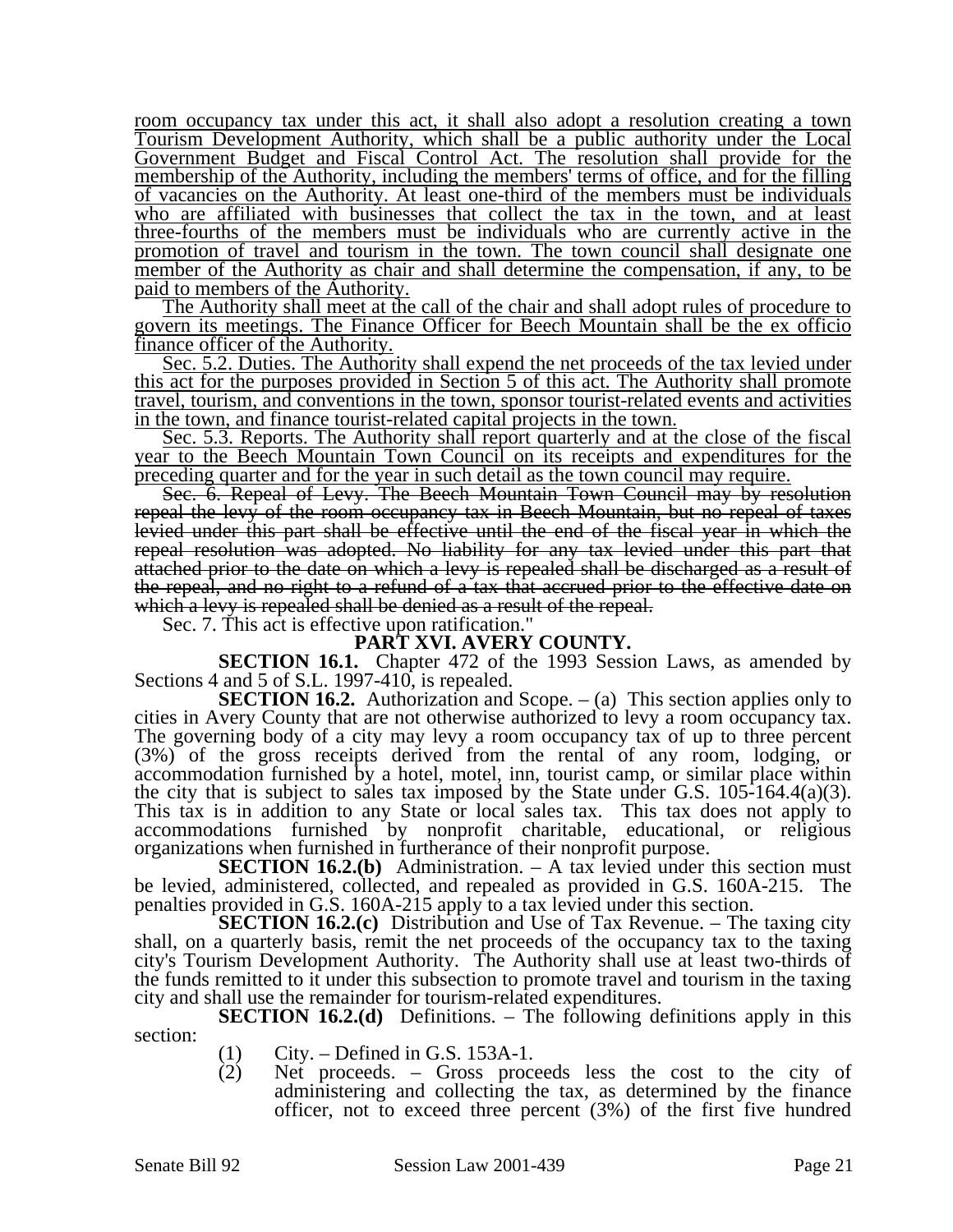thousand dollars (\$500,000) of gross proceeds collected each year and one percent (1%) of the remaining gross receipts collected each year.

- (3) Promote travel and tourism. To advertise or market an area or activity, publish and distribute pamphlets and other materials, conduct market research, or engage in similar promotional activities that attract tourists or business travelers to the area. The term includes administrative expenses incurred in engaging in the listed activities.
- (4) Tourism-related expenditures. Expenditures that, in the judgment of the Tourism Development Authority, are designed to increase the use of lodging facilities, meeting facilities, or convention facilities in a city or to attract tourists or business travelers to the city. The term includes tourism-related capital expenditures.

**SECTION 16.3.** Tourism Development Authority. – (a) Appointment and Membership. – When the city council of a taxing city adopts a resolution levying a room occupancy tax under this act, it shall also adopt a resolution creating a Tourism Development Authority, which shall be a public authority under the Local Government Budget and Fiscal Control Act. The resolution shall provide for the membership of the Authority, including the members' terms of office, and for the filling of vacancies on the Authority. At least one-third of the members must be individuals who are affiliated with businesses that collect the tax in the city, and at least three-fourths of the members must be individuals who are currently active in the promotion of travel and tourism in the city. The city council shall designate one member of the Authority as chair and shall determine the compensation, if any, to be paid to the members of the Authority.

The Authority shall meet at the call of the chair and shall adopt rules of procedure to govern its meetings. The Finance Officer for the taxing city shall be the ex officio finance officer of the Authority.

**SECTION 16.3.(b)** Duties. – The Authority shall expend the net proceeds of the tax levied under this act for the purposes provided in Section 16.2(c) of this act. The Authority shall promote travel, tourism, and conventions in the city, sponsor tourist-related events and activities in the city, and finance tourist-related capital projects in the city.

**SECTION 16.3.(c)** Reports. – The Authority shall report quarterly and at the close of the fiscal year to the taxing city's city council on its receipts and expenditures for the preceding quarter and for the year in such detail as the city council may require.

## **PART XVII. CABARRUS COUNTY.**

**SECTION 17.1.** Section 1 of Chapter 658 of the 1989 Session Laws reads as

rewritten: **"Section 1.** Occupancy Tax Levy. (a) Authorization and Scope.  $\equiv$  The Cabarrus County Board of Commissioners may by resolution, after not less than 10 days' public notice and after a public hearing held pursuant thereto, levy a room occupancy tax of not less than three percent (3%) nor more than five percent (5%) six percent (6%) of the gross receipts derived from the rental of any room, lodging, or similar accommodation furnished by a hotel, motel, inn, or similar place within the county that is subject to sales tax imposed by the State under G.S.  $10\overline{5}$ -164.4(3). G.S. 105-164.4(a)(3). This tax is in addition to any State or local sales tax. This tax does not apply to accommodations furnished by nonprofit charitable, educational, or religious organizations.

(b) Administration. – A tax levied under this act shall be levied, administered, collected, and repealed as provided in G.S. 153A-155. The penalties provided in G.S. 153A-155 apply to a tax levied under this act.Collection. On and after the effective date of the levy of the tax, every operator of a business subject to the tax levied under this act shall collect the tax. This tax shall be collected as part of the charge for furnishing a taxable accommodation. The tax shall be stated and charged separately on the sales records, and shall be paid by the purchaser to the operator of the business as trustee for and on account of the county. The tax shall be added to the sales price and shall be passed on to the purchaser instead of being borne by the operator of the business. The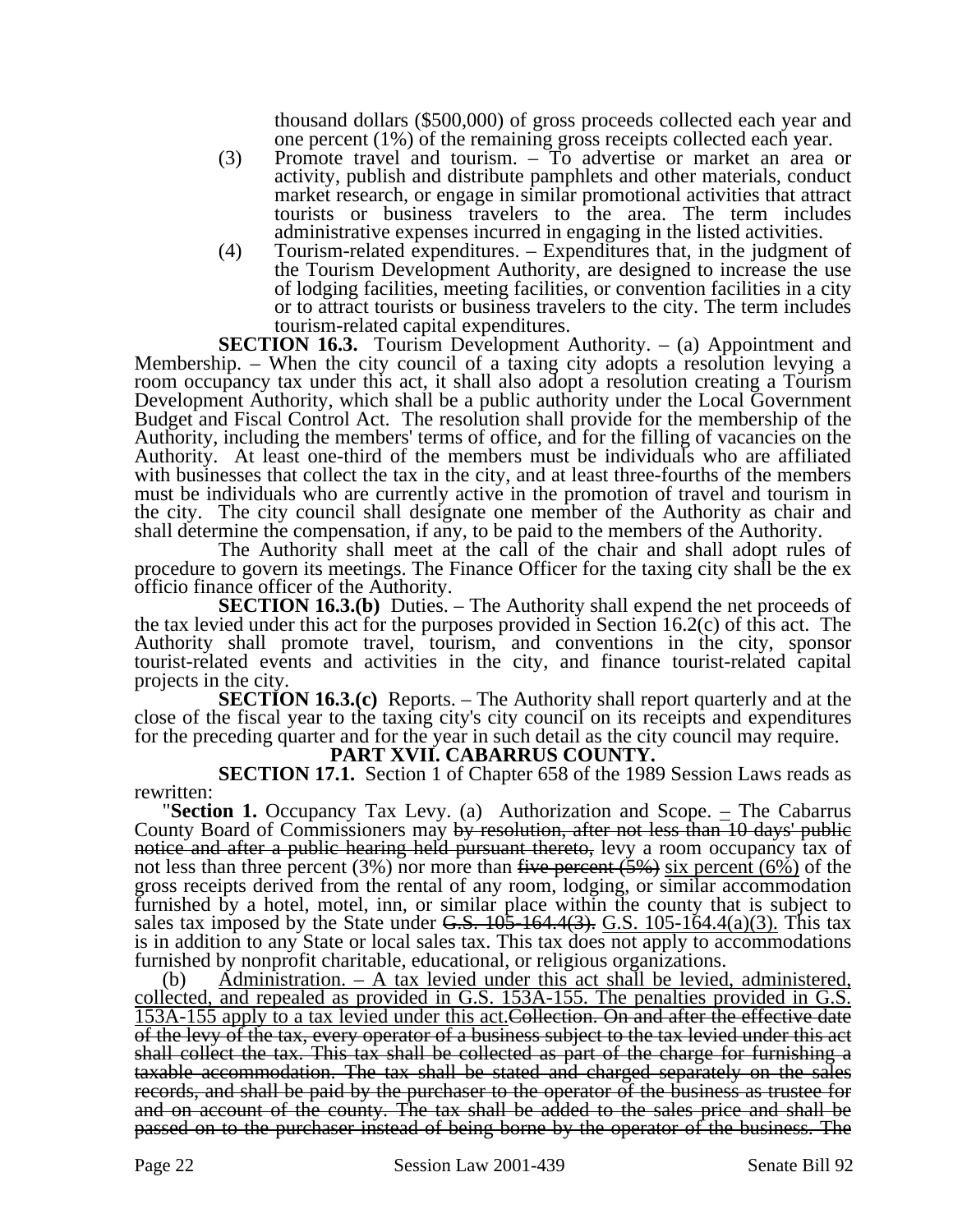county shall design, print, and furnish to all appropriate businesses and persons in the county the necessary forms for filing returns and instructions to ensure the full collection of the tax.

 $\epsilon$ ) Administration. The county shall administer a tax levied under this act. A tax levied under this act is due and payable to the Cabarrus County Finance Officer in monthly installments on or before the 15th day of the month following the month in which the tax accrues. Every person, firm, corporation, or association liable for the tax shall, on or before the 15th day of each month, prepare and render a return on a form prescribed by the county. The return shall state the total gross receipts derived in the county in the preceding month from rentals upon which the tax is levied.

A return filed with the county finance officer under this act is not a public record as defined by G.S. 132-1 and may not be disclosed except as required by law.

(d) Penalties. A person, firm, corporation, or association who fails or refuses to file the return required by this act shall pay a penalty of fifty dollars (\$50.00) for each day's omission. In case of failure or refusal to file the return or pay the tax for a period of 30 days after the time required for filing the return or for paying the tax, there shall be an additional tax, as a penalty, of five percent (5%) of the tax due for each additional month or fraction thereof until the tax is paid.

Any person who willfully attempts in any manner to evade a tax imposed under this act or who willfully fails to pay the tax or make and file a return shall, in addition to all other penalties provided by law, be guilty of a misdemeanor and shall be punishable by a fine not to exceed one thousand dollars (\$1,000), imprisonment not to exceed six months, or both. The board of commissioners may, for good cause shown, compromise or forgive the penalties imposed by this subsection.

(e) Use and Disposition of Revenue.  $\angle$  Cabarrus County shall remit one hundred percent (100%) of the net proceeds of the occupancy tax to the Cabarrus County Tourism Authority established under Section 2 of this act. As used in this act, "net proceeds" means gross proceeds less the direct cost to the county of administering and collecting the tax, not to exceed five percent (5%) of the amount collected.

The Authority may expend occupancy tax revenue remitted to it by the county during a fiscal year, and any other revenue it receives, only to develop or promote tourism, tourist-related support services and facilities, tourist-related events, tourist-related activities, or tourist attractions. The Cabarrus County Finance Officer shall distribute the amounts due the Authority at least monthly.

(f) Effective Date of Levy. A tax levied under this act shall become effective on the date specified in the resolution levying the tax. That date must be the first day of a calendar month, however, and may not be earlier than the first day of the second month after the date the resolution is adopted.

 $(g)$  Repeal. A tax levied under this act may be repealed by a resolution adopted by the Cabarrus County Board of Commissioners. Repeal of a tax levied under this act shall become effective on the first day of a month and may not become effective until the end of the fiscal year in which the repeal resolution was adopted. Repeal of a tax levied under this act does not affect a liability for a tax that attached before the effective date of the repeal, nor does it affect a right to a refund of a tax that accrued before the effective date of the repeal."

## effective date of the repeal." **PART XVIII. UNIFORM PROVISIONS.**

**SECTION 18.1.** City administrative provisions. – G.S. 160A-215 reads as rewritten:

## "**§ 160A-215. Uniform provisions for room occupancy taxes.**

(a) Scope. – This section applies only to municipalities the General Assembly has authorized to levy room occupancy taxes. For the purpose of this section, the term "city" means a municipality.

(b) Levy. – A room occupancy tax may be levied only by resolution, after not less than 10 days' public notice and after a public hearing held pursuant thereto. A room occupancy tax shall become effective on the date specified in the resolution levying the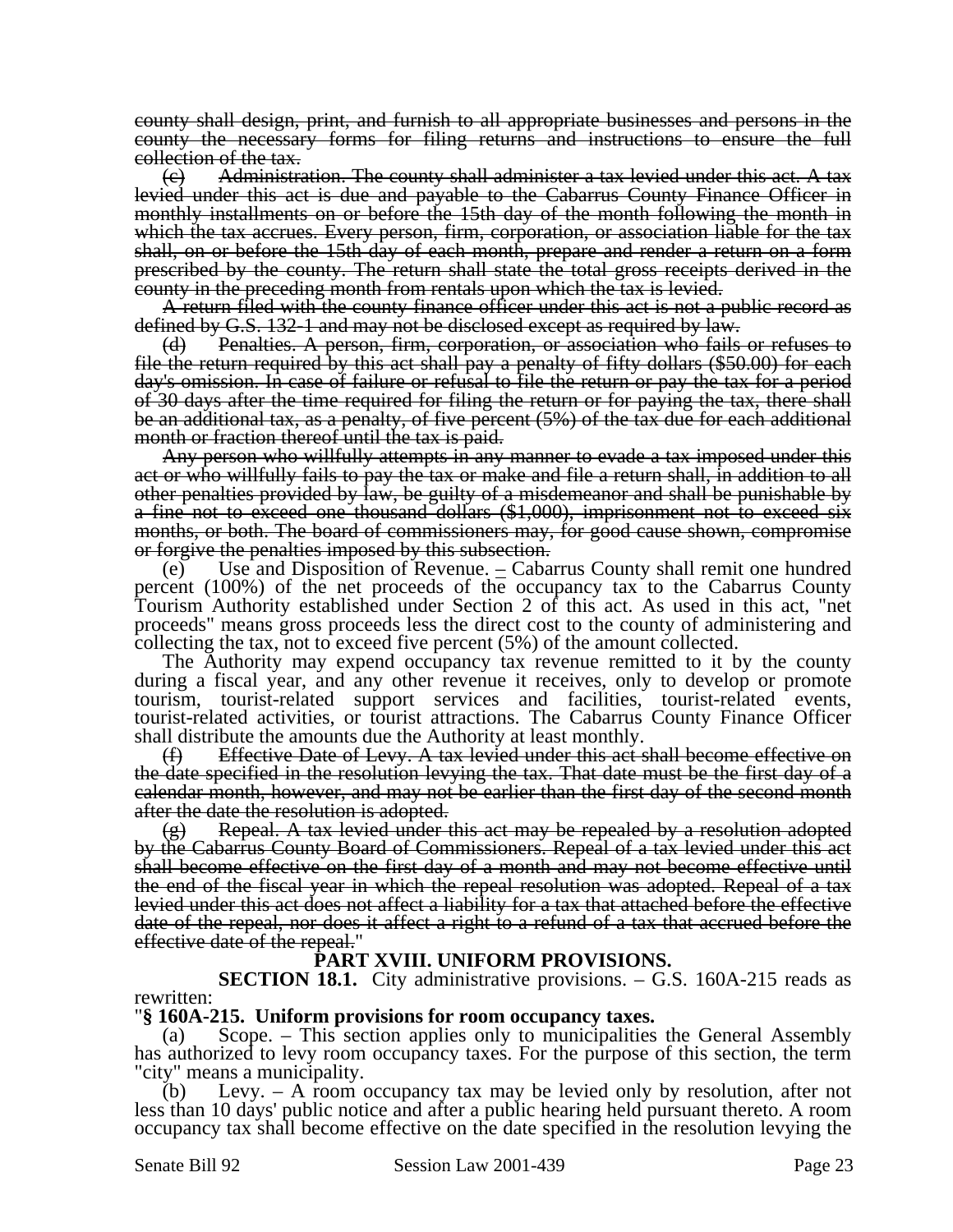tax. That date must be the first day of a calendar month, however, and may not be earlier than the first day of the second month after the date the resolution is adopted.

Collection. – Every operator of a business subject to a room occupancy tax shall, on and after the effective date of the levy of the tax, collect the tax. The tax shall be collected as part of the charge for furnishing a taxable accommodation. The tax shall be stated and charged separately from the sales records and shall be paid by the purchaser to the operator of the business as trustee for and on account of the taxing city. The tax shall be added to the sales price and shall be passed on to the purchaser instead of being borne by the operator of the business. The taxing city shall design, print, and furnish to all appropriate businesses and persons in the city the necessary forms for filing returns and instructions to ensure the full collection of the tax. An operator of a business who collects a room occupancy tax may deduct from the amount remitted to the taxing city a discount equal to the discount the State allows the operator for State sales and use tax.

(d) Administration. – The taxing city shall administer a room occupancy tax it levies. A room occupancy tax is due and payable to the city finance officer in monthly installments on or before the fifteenth day of the month following the month in which the tax accrues. Every person, firm, corporation, or association liable for the tax shall, on or before the fifteenth day of each month, prepare and render a return on a form prescribed by the taxing city. The return shall state the total gross receipts derived in the preceding month from rentals upon which the tax is levied. A room occupancy tax return filed with the city finance officer is not a public record and may not be disclosed except in accordance with G.S. 153A-148.1 or G.S. 160A-208.1.

(e) Penalties. – A person, firm, corporation, or association who fails or refuses to file a room occupancy tax return or pay a room occupancy tax as required by law is subject to the civil and criminal penalties set by G.S. 105-236 for failure to pay or file a return for State sales and use taxes. The governing board of the taxing city has the same authority to waive the penalties for a room occupancy tax that the Secretary of Revenue has to waive the penalties for State sales and use taxes.

(f) Repeal or Reduction. – A room occupancy tax levied by a city may be repealed or reduced by a resolution adopted by the governing body of the city. Repeal or reduction of a room occupancy tax shall become effective on the first day of a month and may not become effective until the end of the fiscal year in which the resolution was adopted. Repeal or reduction of a room occupancy tax does not affect a liability for a tax that was attached before the effective date of the repeal or reduction, nor does it affect a right to a refund of a tax that accrued before the effective date of the repeal or reduction.

(g) This section applies only to the Cities of Gastonia, Goldsboro, Greensboro, Kings Mountain, Lincolnton, Lumberton, Monroe, Mount Airy, Shelby, and Statesville, to the Towns of Banner Elk,Carrboro, Mooresville, North Topsail Beach, Selma, Smithfield, St. Pauls, and Wilkesboro, and to the municipalities in Avery and Brunswick County. Counties.'

**SECTION 18.2.** County administrative provisions. – G.S. 153A-155 reads as rewritten:

#### "**§ 153A-155. Uniform provisions for room occupancy taxes.**

(a) Scope. – This section applies only to counties the General Assembly has authorized to levy room occupancy taxes.

(b) Levy. – A room occupancy tax may be levied only by resolution, after not less than 10 days' public notice and after a public hearing held pursuant thereto. A room occupancy tax shall become effective on the date specified in the resolution levying the tax. That date must be the first day of a calendar month, however, and may not be earlier than the first day of the second month after the date the resolution is adopted.

(c) Collection. – Every operator of a business subject to a room occupancy tax shall, on and after the effective date of the levy of the tax, collect the tax. The tax shall be collected as part of the charge for furnishing a taxable accommodation. The tax shall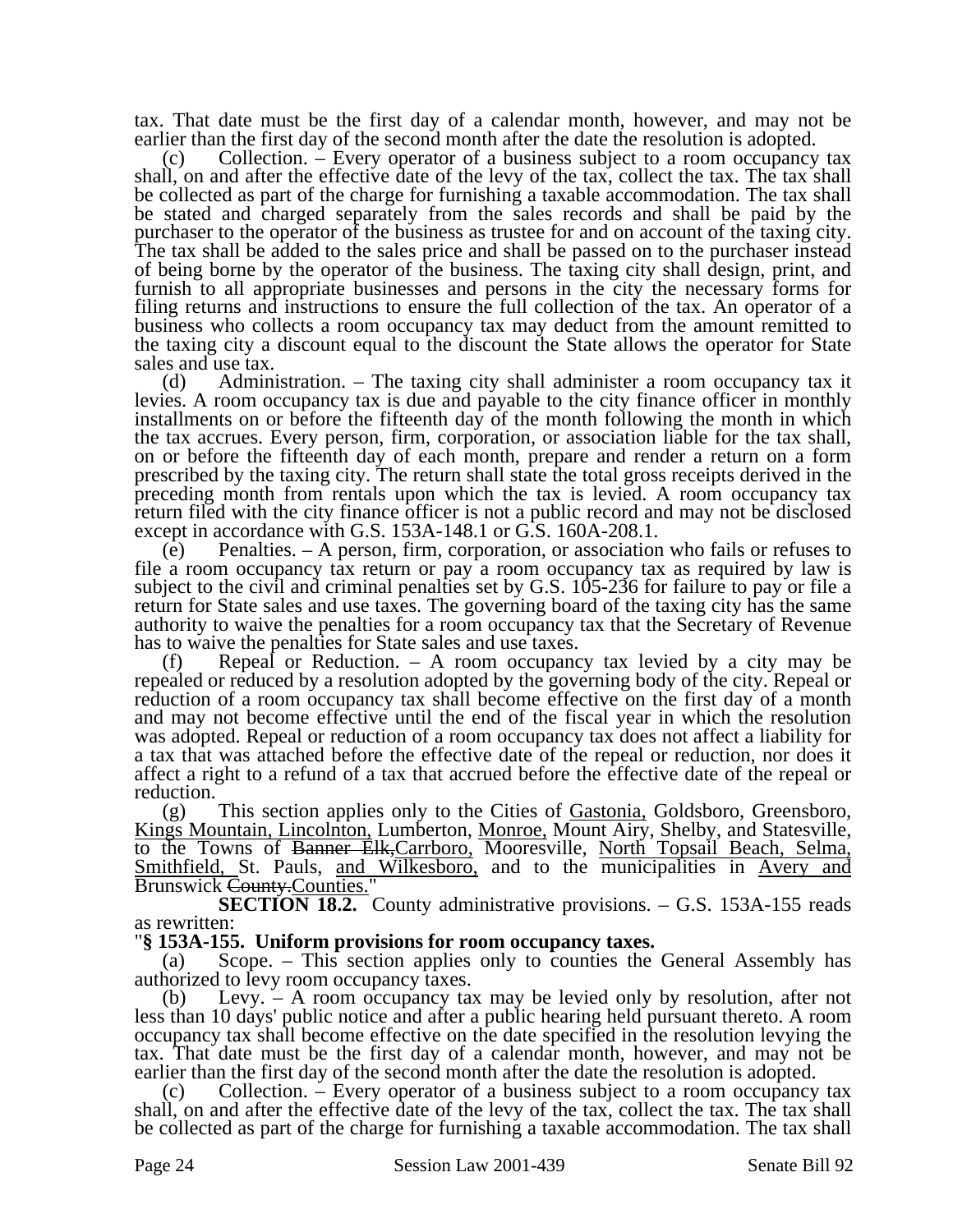be stated and charged separately from the sales records and shall be paid by the purchaser to the operator of the business as trustee for and on account of the taxing county. The tax shall be added to the sales price and shall be passed on to the purchaser instead of being borne by the operator of the business. The taxing county shall design, print, and furnish to all appropriate businesses and persons in the county the necessary forms for filing returns and instructions to ensure the full collection of the tax. An operator of a business who collects a room occupancy tax may deduct from the amount remitted to the taxing county a discount equal to the discount the State allows the operator for State sales and use tax.

(d) Administration. – The taxing county shall administer a room occupancy tax it levies. A room occupancy tax is due and payable to the county finance officer in monthly installments on or before the 15th day of the month following the month in which the tax accrues. Every person, firm, corporation, or association liable for the tax shall, on or before the 15th day of each month, prepare and render a return on a form prescribed by the taxing county. The return shall state the total gross receipts derived in the preceding month from rentals upon which the tax is levied. A room occupancy tax return filed with the county finance officer is not a public record and may not be disclosed except in accordance with G.S. 153A-148.1 or G.S. 160A-208.1.

(e) Penalties. – A person, firm, corporation, or association who fails or refuses to file a room occupancy tax return or pay a room occupancy tax as required by law is subject to the civil and criminal penalties set by G.S. 105-236 for failure to pay or file a return for State sales and use taxes. The governing board of the taxing county has the same authority to waive the penalties for a room occupancy tax that the Secretary of Revenue has to waive the penalties for State sales and use taxes.

(f) Repeal or Reduction. – A room occupancy tax levied by a county may be repealed or reduced by a resolution adopted by the governing body of the county. Repeal or reduction of a room occupancy tax shall become effective on the first day of a month and may not become effective until the end of the fiscal year in which the resolution was adopted. Repeal or reduction of a room occupancy tax does not affect a liability for a tax that was attached before the effective date of the repeal or reduction, nor does it affect a right to a refund of a tax that accrued before the effective date of the repeal or reduction.

(g) This section applies only to Avery, Brunswick, Cabarrus, Craven, Currituck, Dare, Davie, Granville, Madison, Nash, Pender, Person, Randolph, Richmond, Rowan, Scotland, and Transylvania Counties. Counties, and to the Township of Averasboro in Harnett County."

## **PART XIX. EFFECTIVE DATE.**